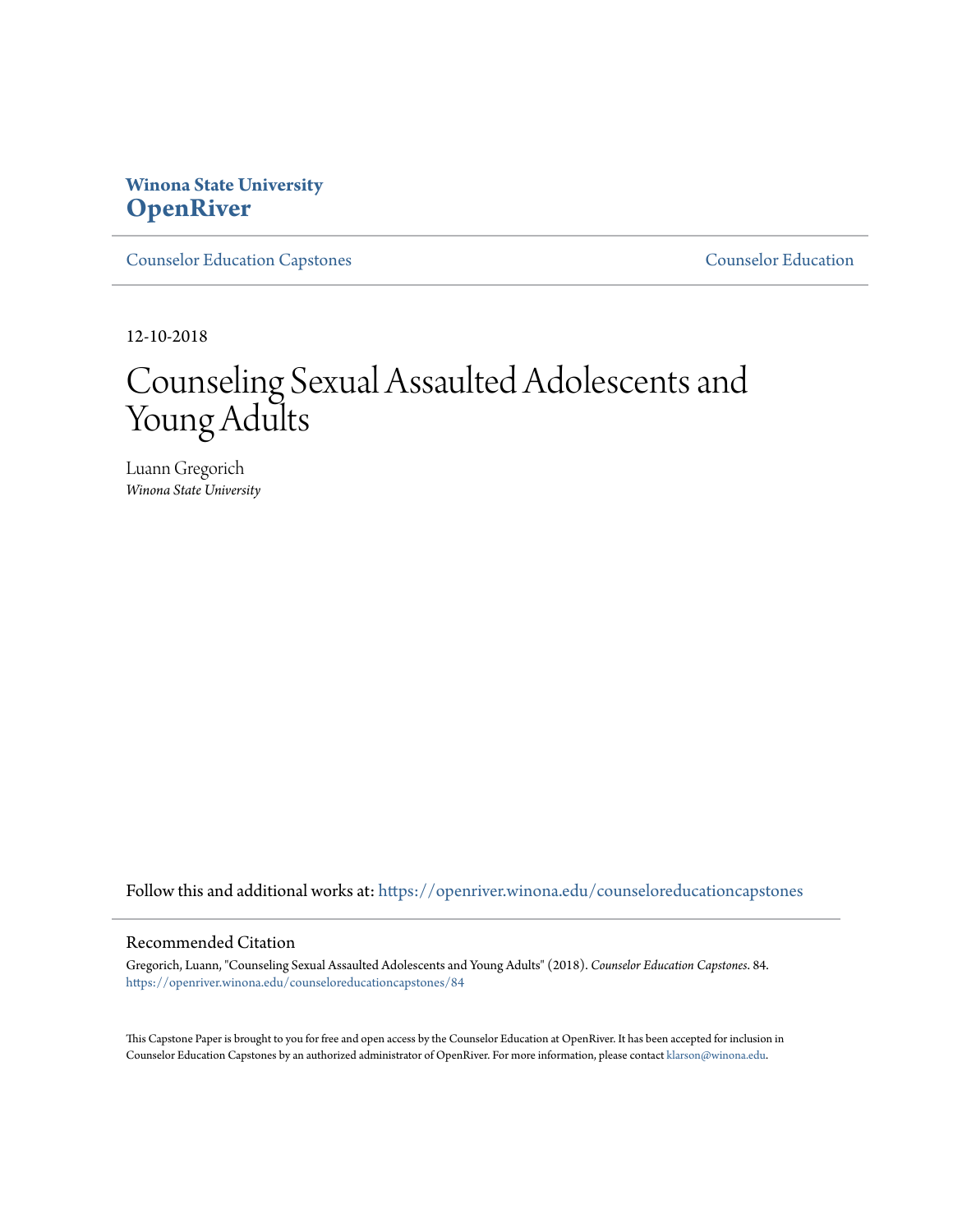Luann Gregorich

A Capstone Project submitted in partial fulfillment of the

requirements for the Master of Science Degree in

Counselor Education at

Winona State University

Fall 2018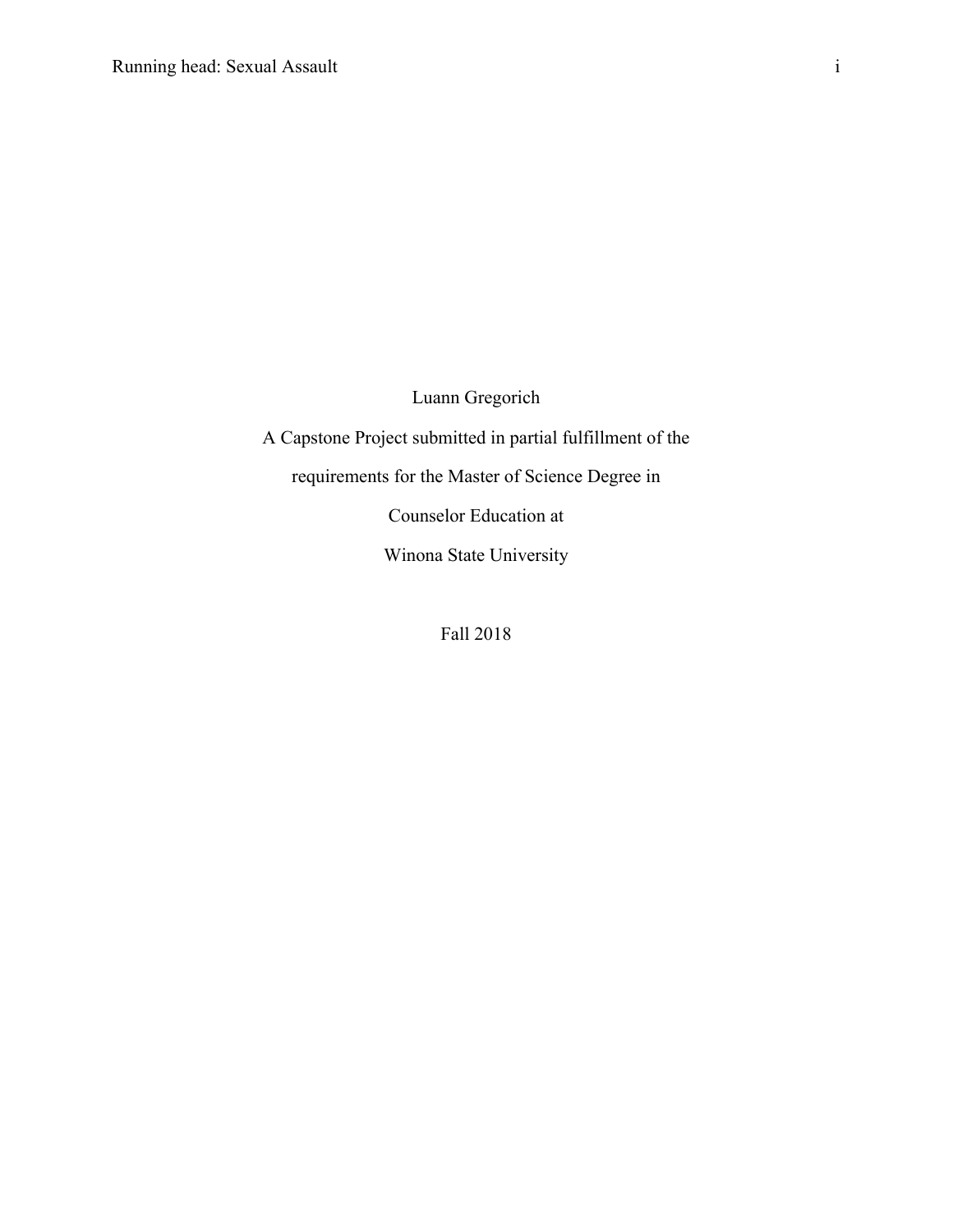Winona State University

College of Education

Counselor Education Department

# CERTIFICATE OF APPROVAL

# CAPSTONE PROJECT

 $\mathcal{L}=\mathcal{L}^{\mathcal{L}}$  , where  $\mathcal{L}^{\mathcal{L}}$  , we have the set of the set of the set of the set of the set of the set of the set of the set of the set of the set of the set of the set of the set of the set of the set of

Counseling Sexual Assaulted Adolescents and Young Adults

This is to certify that the Capstone Project of

Luann Gregorich

Has been approved by the faculty advisor and the CE 695 – Capstone Project

Course Instructor in partial fulfillment of the requirements for the

Master of Science Degree in

Counselor Education

| Capstone Project Supervisor: |  |
|------------------------------|--|

Name

Approval Date:  $12/10/18$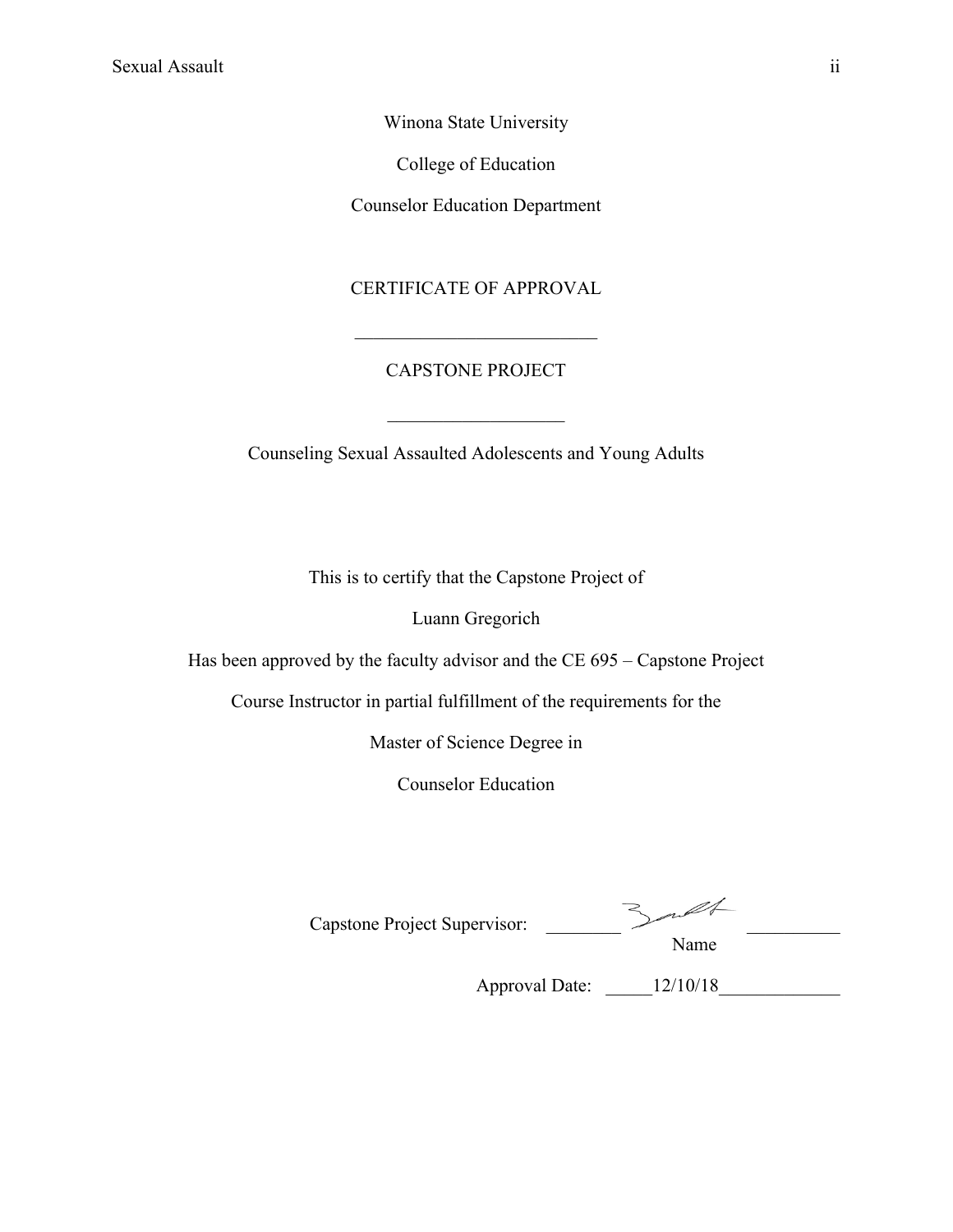Sexual Assault iii

#### Abstract

Sexual assault affects men, women and children in the United States. Defining sexual assault and various forms of rape can help to formulate knowledge of the context of assaults that victims experience. There are certain populations that are at risk for sexual victimization. College aged individuals are at a higher risk for sexual assault than any other age group. There are four main risk factors for this age group that contribute to the vulnerability of assault. The impact of assault and rape on survivors can include emotional, physical and psychological issues. For clinicians, evidence -based treatments, understanding risk factors, and the context of assaults helps in treatment and recovery outcomes. Sexual minorities on college campuses are also vulnerable to assaults and may be at a higher risk due to minority stress and status. Prevention and education for this age group can help to advocate and reduce victimization that occurs within this demographic. Knowledge about the context of assaults, the populations that are at risk, and prevention and education can help aid in clinical care for those individuals that are victimized.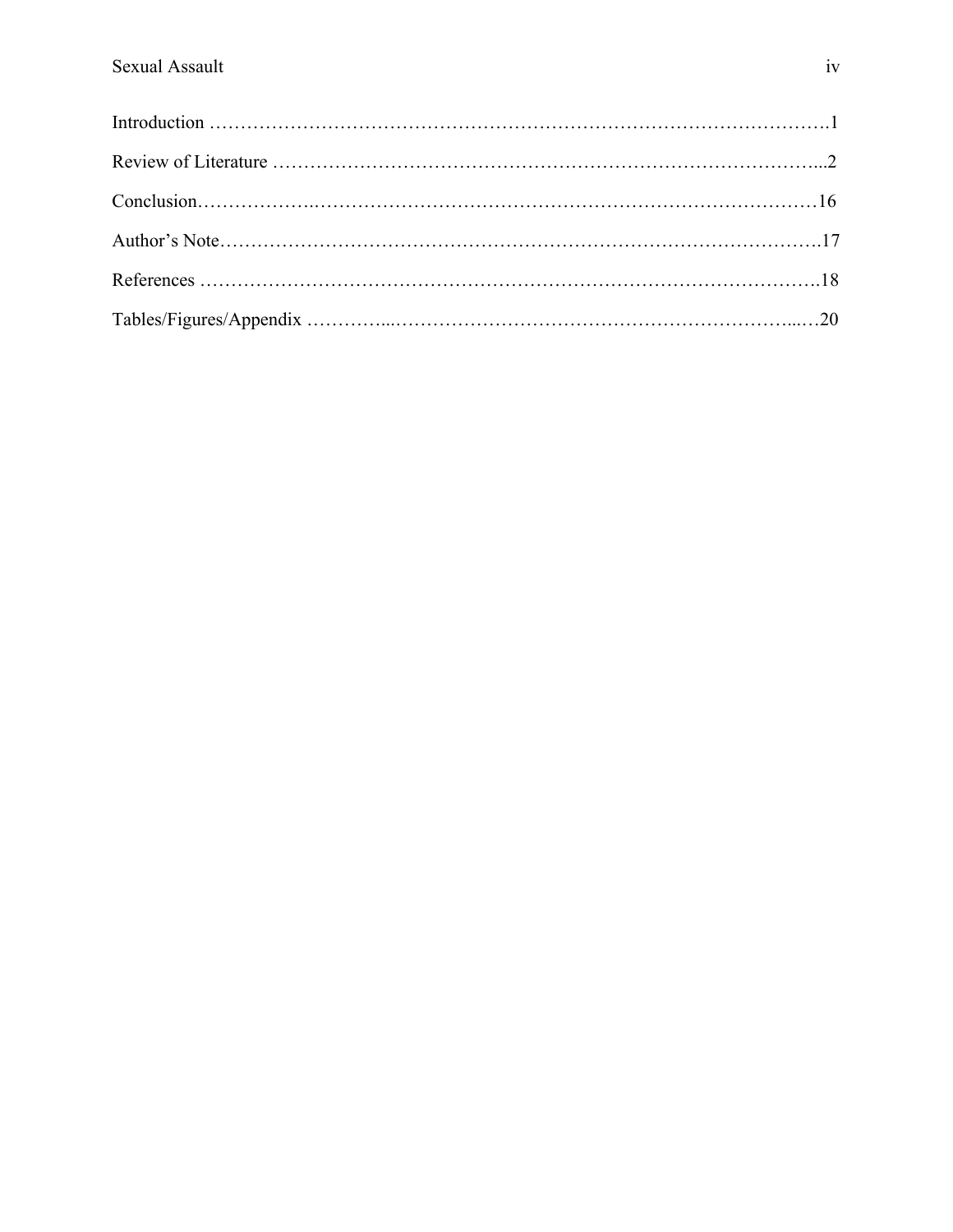Sexual Assault 1 and 1 and 1 and 1 and 1 and 1 and 1 and 1 and 1 and 1 and 1 and 1 and 1 and 1 and 1 and 1 and 1 and 1 and 1 and 1 and 1 and 1 and 1 and 1 and 1 and 1 and 1 and 1 and 1 and 1 and 1 and 1 and 1 and 1 and 1 a

### **Introduction**

Sexual violence including abuse, rape and assault can have negative psychological affects on it's victims that sometimes can last for years. According to statistics, one out of every six women has been sexually assaulted, estimated occurrence that a person will be assaulted is every two- minutes (Rainn, 2018). Even though these statistics can be staggering, there are still several assaults that go unreported. Counselors working with this population will need to have knowledge of the context of the problem that their clients face as well as evidence -based practices to work with recovery, healing, and prevention (Jackson-Cherry & Erford, 2014). To work effectively with survivors, defining sexual assault and rape helps to understand the severity and degree of the violence that victims experience. Psychological, emotional and physical symptoms will present in counseling, and an understanding of symptomology can help to identify those affected by sexual assault. Competent counselors should be knowledgeable on treatment and interventions to work with this population. The following literature review will address the definition of sexual assault, symptoms and theory- based practices for sexual assault in working with adolescent and young adult survivors. Considerations with sexual and racial minorities as victims of sexual assault will also be reviewed.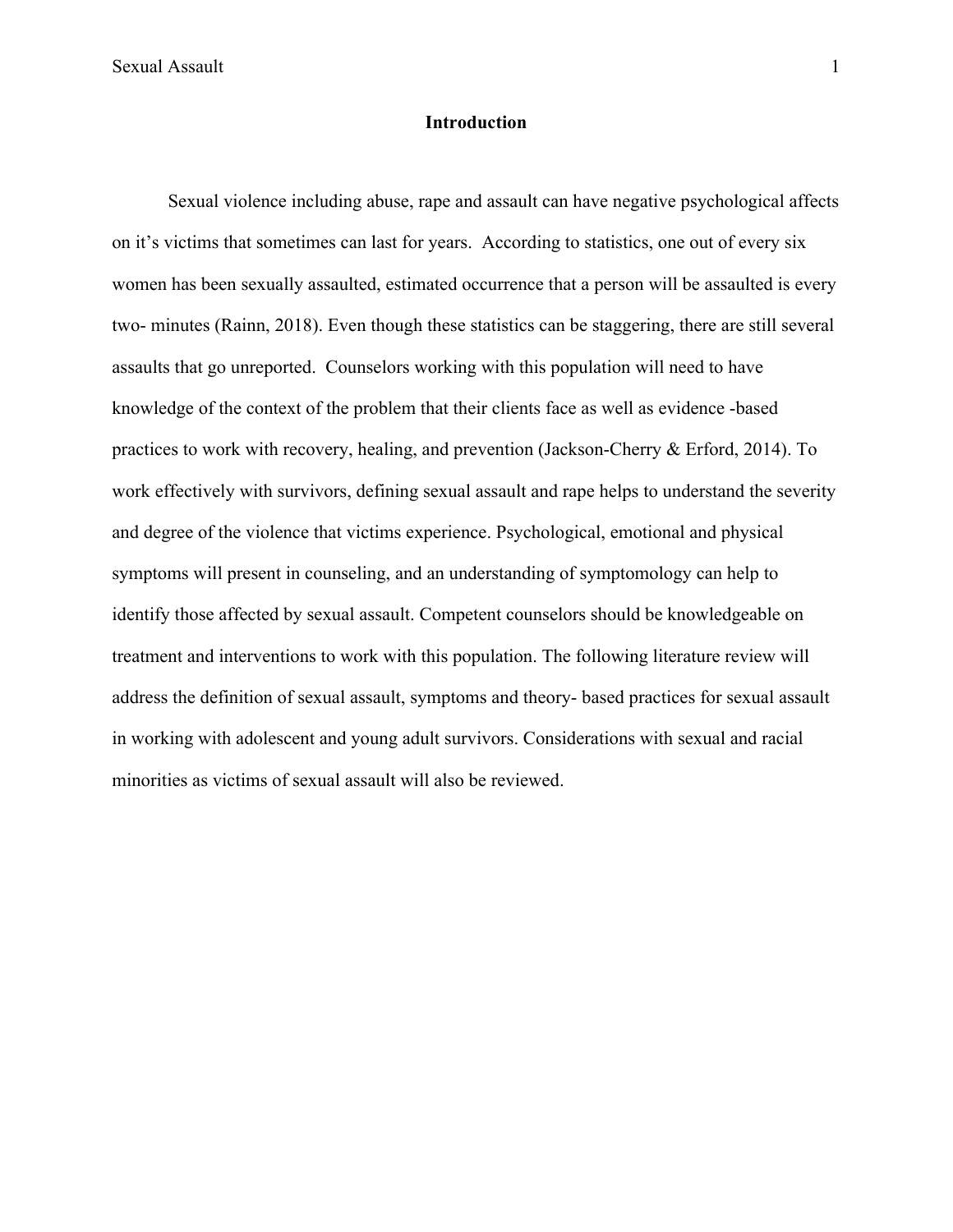Sexual Assault 2

#### **Review of Literature**

# **Defining the Context of Sexual Assault: Various Forms and Rape**

Survivors of a Sexual assault experience various forms and severity of sexual violence. According to Jackson-Cherry and Erford (2014, p 195), the U.S. Department of Justice define sexual assault as an attack or attempted attack involving unwanted sexual contact, either forcible or nonforcibly. Force, does not only imply physical pressure, but also emotional coercion, psychological force, and manipulation to coerce a victim into non-consensual sex. Forms of sexual contact or behavior that occur without consent or force includes attempted rape, fondling or touching, forcing a victim to perform sexual acts including oral sex or penetrating the perpetrator's body, and rape. Rape specifically includes sexual penetration without consent. Penetration of the vagina or anus with any body part or oral penetration of a sex organ of another person without consent (Rainn, 2018).

Rape is defined by four types; acquaintance rape, drug-facilitated, spousal, and statutory. In acquaintance rape, also known as date rape, the victim knows the perpetrator but does not have an intimate relationship with this person. Young women and college students are vulnerable to sexual assaults, especially acquaintance rape (RAINN, 2018). Drug facilitated rape is defined when drugs and/or alcohol are used to compromise an individual's ability to consent to sexual activity. The drugs and/or alcohol are used to inhibit a person's ability to resist the assault. Under the influence of drugs and alcohol, victims are not able to consent to the sexual activity and in many cases do not remember it. Three of the most common drugs used are Rohypnol also known as 'roofies', GHB (Gamma-Hydroxybutyric Acid), and Ketamine, which is a legal anesthetic mostly used on animals. All of these drugs given to the victim can cause blackouts, dizziness, loss of muscle control, confusion, lack of consciousness, and even death (Jackson-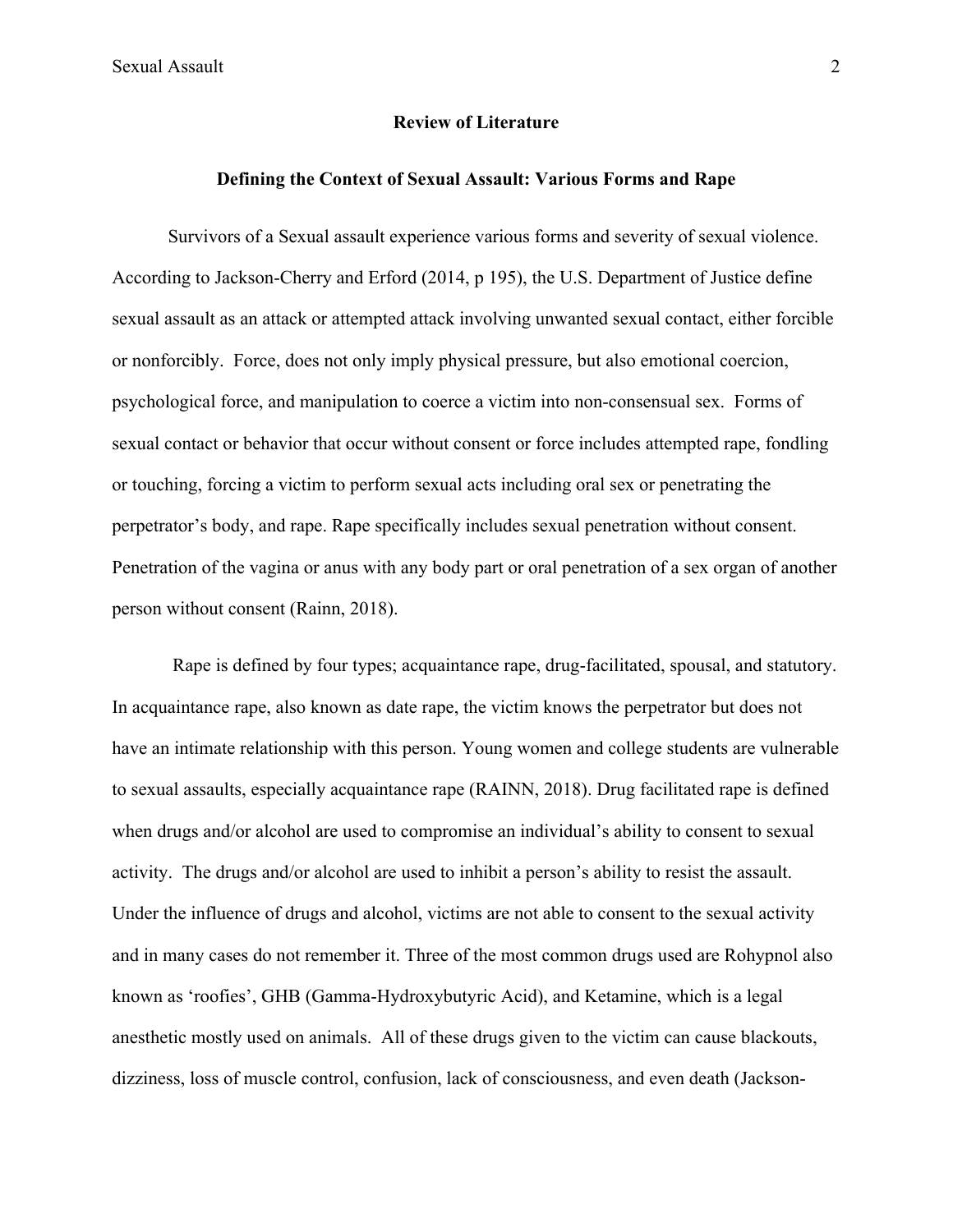Cherry & Erford, 2014). Spousal rape, also known as intimate partner violence, intimate partner rape, domestic violence, and marital rape involves the victim who is in an intimate relationship with the perpetrator. In spousal rape, one's partner uses force to sexually assault or rape. Spousal rape and assaults usually occur alongside other forms of abusive behavior in the relationship (RAINN, 2018). Statutory rape involves sex with a minor below the age of consent. Each state regulates and defines what the age of consent is. Children or minors are unable to consent and therefore statutory rape is punishable under those laws set by the state (Jackson-Cherry & Erford, 2014).

#### **Facts and Figures**

Sexual violence can affect men, women, and children. Sexual violence of men and women can occur at any age. It is estimated that a sexual assault occurs every 98 seconds in America according to data gathered RAINN (2018), through the National Crime Victimization Survey (NCVS). Although, these statistics are based on actual reported assaults, many other sexual violent acts go unreported. Within a year that averages out to around 213,000 people are victims of rape or sexual assault (Jackson-Cherry & Erford, 2014). Young people ages 18-24 years of age are at the highest risk of sexual assault at about 54% (see Appendix A) of all assaults committed. What is reported from the data gathered is that women and girls experience violence at a higher rate, with 1 out of every 6 women has been the victim of attempted or completed rape (RAINN, 2018).

Understanding and knowing who the perpetrators are can give insight into the context of the assault. By large, 7 out of 10 rapes are committed by someone known to the victim. Stranger assaults make up 28% of all perpetrators, and current or former spouse, boyfriend or girlfriend make up around 25% of all perpetrators. That leaves acquaintance rape or assault to be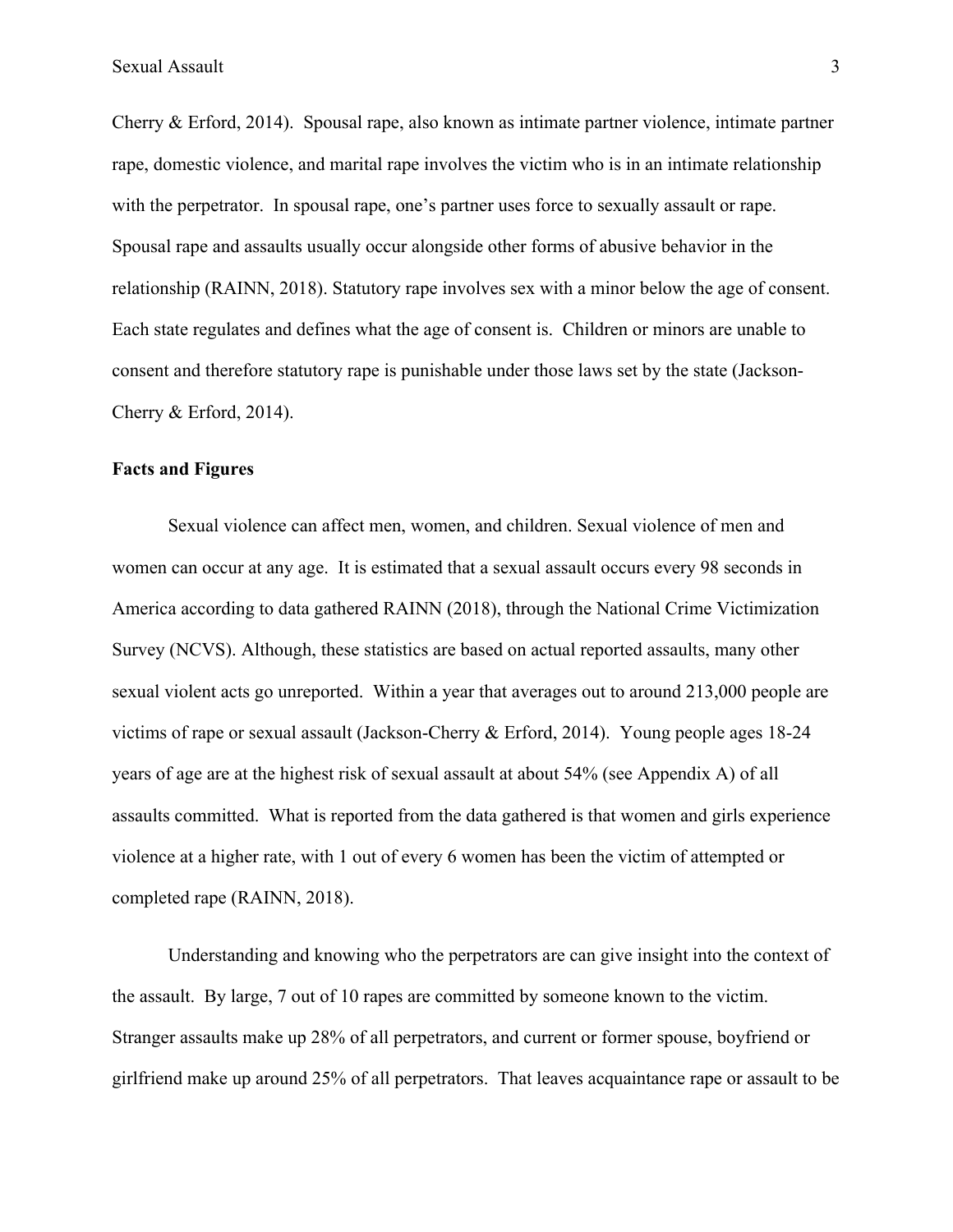an estimated 45% of all rapes and assaults committed by someone the victim knew (RAINN, 2018). Previous research suggests that men with a history of childhood sexual abuse may be more prone to perpetration of sexual violence in adulthood. One potential explanation for this phenomenon includes the idea that men with childhood sexual assault (CSA) histories have a desire to establish masculinity. It is suggested that in identifying with aggressors it is an urge to gain control (Wilhite, Mallard & Fromme, 2018). In a study conducted by Wilhite, et al. (2018), they examined alcohol levels, blackouts, and CSA in relation to perpetration of sexual coercion and violence. The data results indicated that participants with a history of both blackouts and CSA were at greater risks of sexual coercion perpetration. However, those participants who had a history of CSA but not a history of blackouts were most likely to perpetrate at higher levels of alcohol consumption. Previous research on perpetrators and alcohol suggest that perpetrators tend to hold a strong belief in that alcohol increases their sex drive and tend to consume alcohol prior to sexual acts more than other non-perpetrators (Wilhite, et al., 2018). These differences in the identity of the perpetrators help in understanding the differences in victimization experiences of sexual assaults. Knowledge of who the perpetrators are in relation to the victim and their experience can aid the clinician in the understanding of the assault as well as clinical care (Masters, et al., 2015).

There are certain populations that are at risk for assaults which are the military, spousal, LGBT, and college aged persons. The U.S. Department of Veterans Affairs (VA) defines military sexual trauma (MST) as repeated threatening sexual harassment or physical assault of a sexual nature. It is reported that 1 in 5 women and 1 in 500 men have had trauma from sexual assault in the services. Burgess, et al. (2013), report the unique nature in military assaults in that it occurs in the workplace which places victims to continue to work and live with their perpetrators. In this situation, victims may have to rely on their perpetrators, (if higher rank), for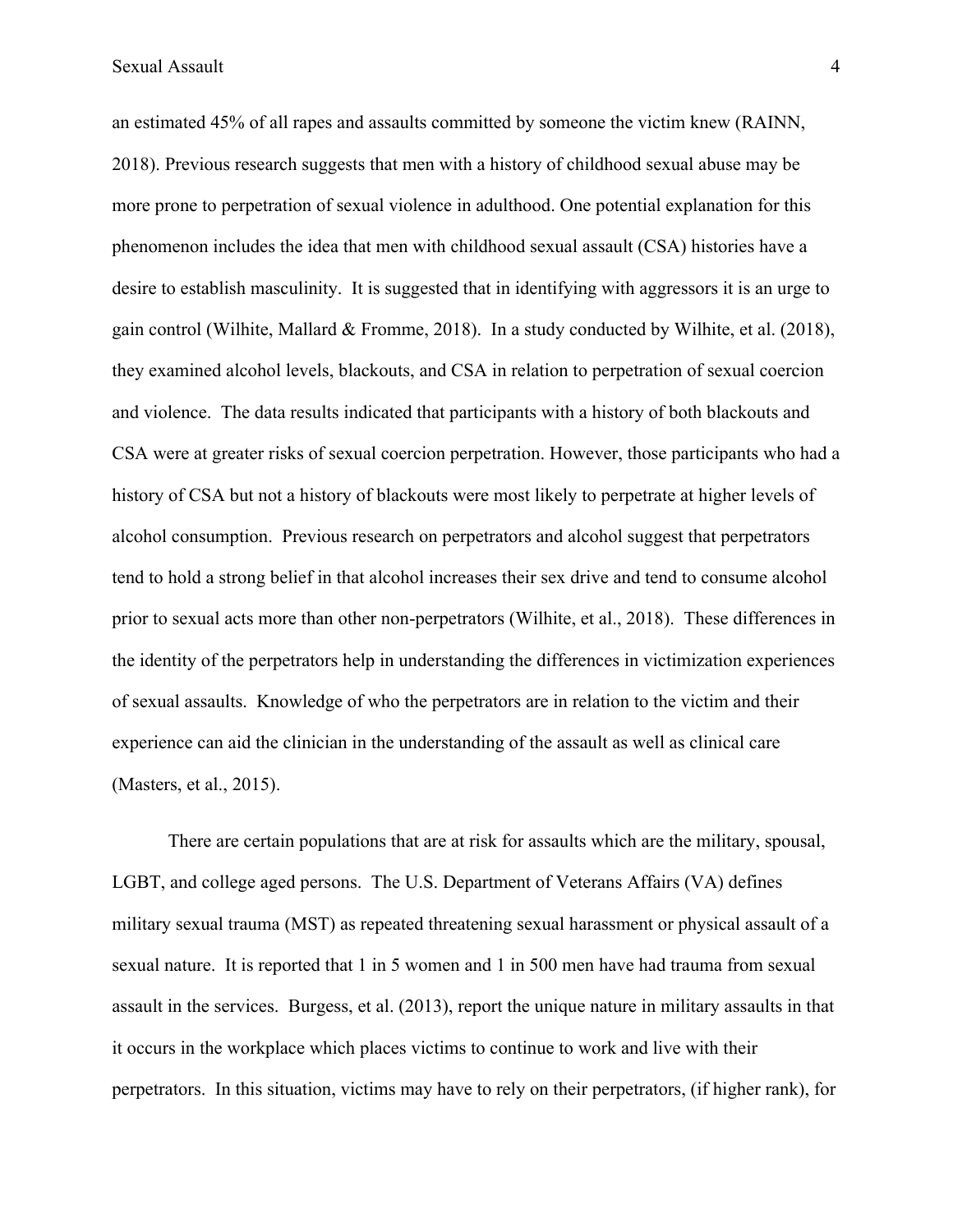approval before being referred for medical or psychological care, which adds to the distress and trauma. Furthermore, the Pentagon Reports (DOD, 2012 as cited in Burgess, 2013) an estimated 80-90% of sexual assaults go unreported. In Spousal sexual assault, the perpetrator has a relationship with the victim, including the role of intimate partner. Spousal sexual assault is usually combined with other forms of abusive behavior, and is also estimated to be underreported (RAINN, 2018). In spousal assaults, victims may experience multiple traumatic events and revictimization that adds to the severity and challenges to clinical care. For those that experience revictimization there is a three- times increase of depression and anxiety and a twelve-fold incident of Posttraumatic Stress Disorder (PTSD). By assessing for IVP clinicians can address the larger patterns of victimization that these clients experience (Masters, et al., 2015). The LGBT population is at risk for sexual assault, especially on campus. According to RAINN (2018), TGQN (transgender, genderqueer, nonconforming) individuals are 21% more likely to experience sexual assault compared to 18% non TGQN. Victimization rates on minorities are reported to be the same or higher than heterosexual assaults. Many risk factors can attribute to a higher risk including mental health issues and substance use (Ollen, et al., 2017). College students are a particular at risk, vulnerable population for sexual assault. As stated in the statistics by RAINN (2018), 18-34-year old's make up 54% of all sexual assault victims. College aged students are also more prevalent to acquaintance rape. Therefore, understanding the context, risk factors and severity of the assaults proves to be important factors to consider when treating victims of sexual assault in this particular demographic.

#### **Risk Factors that Contribute to Assault for College- Aged Victims**

There are four main factors that contribute to sexual assault for young women on campus which are intoxication to the point of incapacitation, being single, previous sexual victimization, and residing on campus (Jackson-Cherry & Erford, 2014).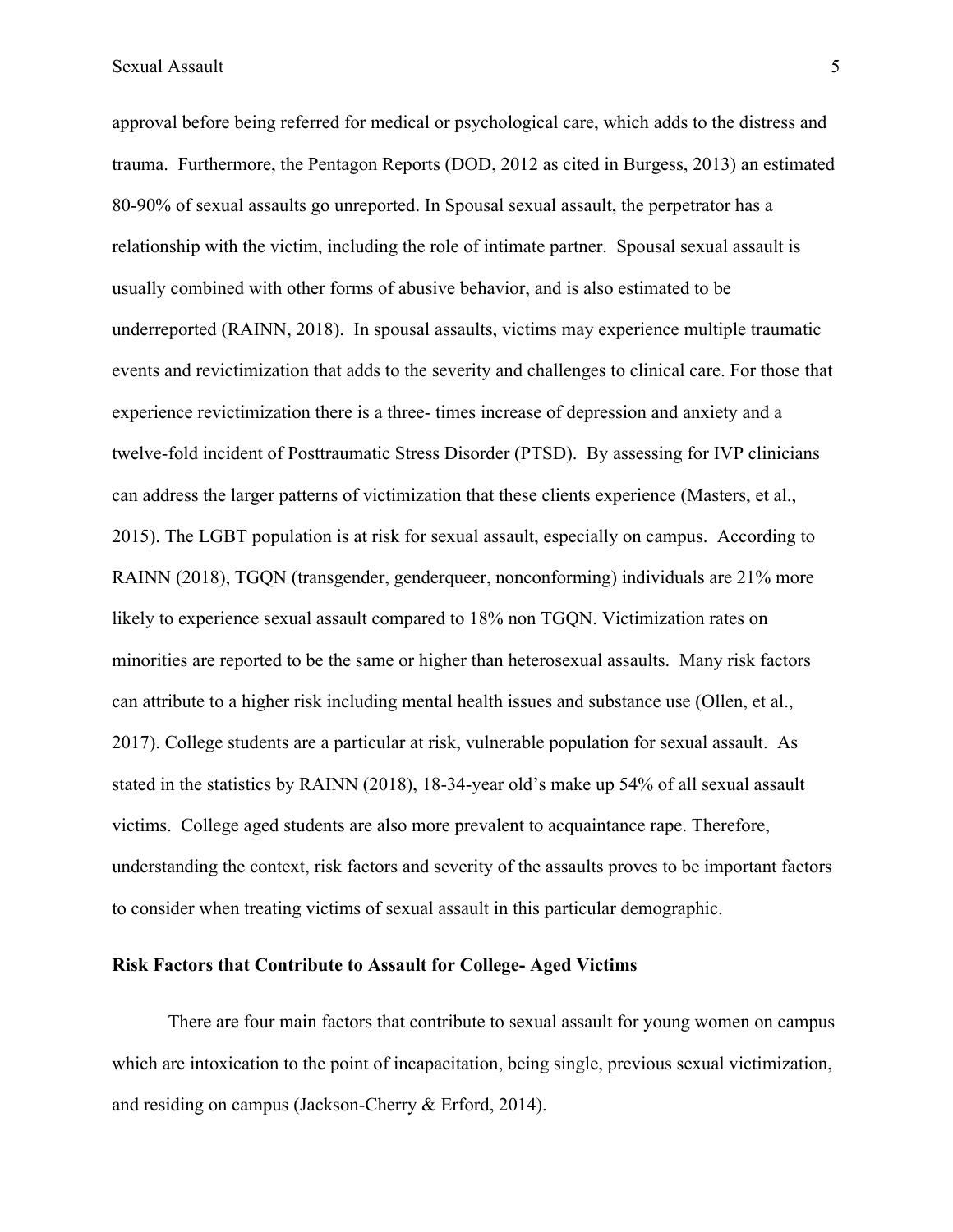Alcohol consumption as a major risk factor for sexual assault on campus has been firmly established by many researchers. Alcohol consumption is a part of campus life and researchers Wilhite, et al. (2018), suggest that hazardous style drinking is a factor that attributes to sexual violence. Hazardous drinking is described as shots of liquor, pregaming (drinking prior to an event or activity), and drinking games. These researchers investigated sexual victimization, blackouts and heavy drinking. The data gathered indicated that alcohol increased the risk of sexual assault by 4.4%, but those that had a history of blackouts this risk increased to 6%. Blackouts also cause other outcomes that can have negative social and emotional consequences such as injuries that are alcohol related, suicidal ideation, and doing something that was later regretted (Wilhite, et al., 2018).

Being single on campus can be a risk factor for sexual assault. Previous studies have determined that college students may have a difficult time identifying certain situations as sexual assault (Jackson-Cherry & Erford, 2015). Researchers Flack, et al. (2015) investigated college hookups in determining risky and potential sexual assaults. They define hookups as an intimate dyadic behavior. Hookups are seen as a single sexual encounter that may or may not entail further contact between the partners. Previous research has demonstrated that hooking up is associated with unwanted sex and can also include sexual assault or rape. In their study of female college students, the researchers Flack, et al. (2015), investigated different types of hookups to determine different risks associated with it. The data collected from the research revealed that hookups are related to sexual assault and heavy alcohol consumptions.

Revictimization is defined as sexual victimization that occurs in childhood and again in adulthood. Revictimization can include more than one perpetrator during separate events either in adolescents or adulthood (Masters, et al., 2015). College students who have been previously sexually victimized or have experienced childhood sexual trauma have a higher rate of being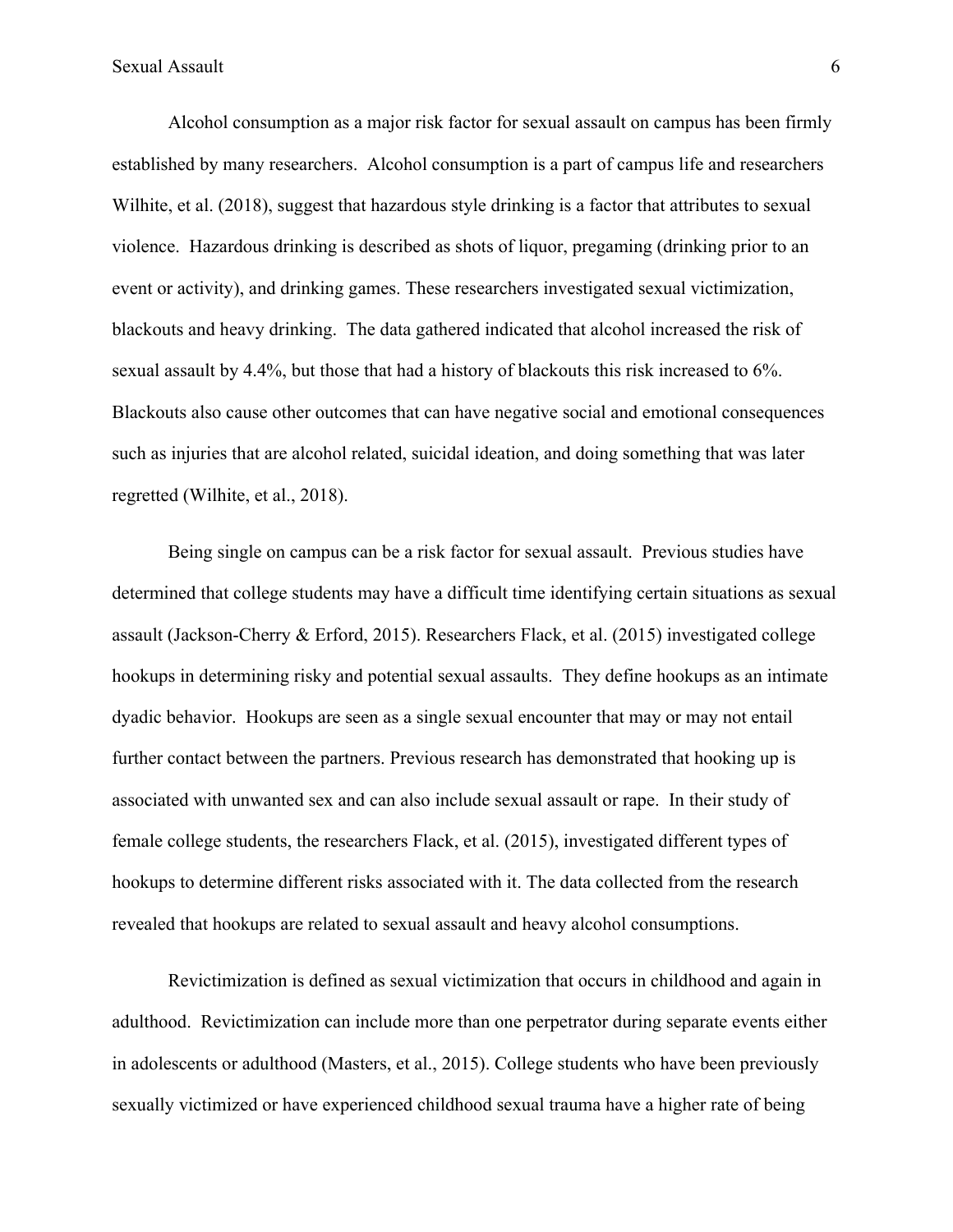Sexual Assault 7 7

revictimized. Longitudinal data suggests that experiencing a sexual assault by 13 years of age is a significant predictor of experiencing adult sexual assault (Angelone, et al., 2018). Individuals who have been previously victimized not only are at risk for revictimization, they also experience an increase in the psychological symptoms compared to individuals who do not have a history of victimization. The increase in symptoms can include an increase of three times in depression and anxiety symptoms and PTSD (Masters, et al., 2015).

Individuals who reside on campus are at a higher risk for sexual assaults and victimization. According to Angelone, et al. (2018), 20% of college students are victimized during undergraduate, and up to 80% report victimization occurring before the age of 25. It is suggested that the high prevalence of sexual assaults on campus can be attributed to new peer groups, newfound freedom, access to illegal drugs and alcohol and inexperience with sexual behavior. With the evidence provided by researchers including alcohol, age, being single and previous victimization clinician should be aware of how this risk factor can impact students. College students are at particular risk during certain times of the year. According to RAINN (2018), August, September, October, and November of the first semester are when 50% of all assaults occur on campus.

# **Psychological, Emotional and Physical Effects of Sexual Assault**

The effects of sexual violence and sexual assault can lead to multiple negative symptoms of the psychological, emotional and physical domain. Understanding these effects can help to utilize effective counseling interventions and lead to more positive recovery. When victims experience the trauma of a sexual assault some develop posttraumatic stress disorder. According to the DSM-5 (American Psychiatric Association, 2013), the criteria for PTSD is exposure or threatened death, serious injury, or sexual violence. This can be directly experienced or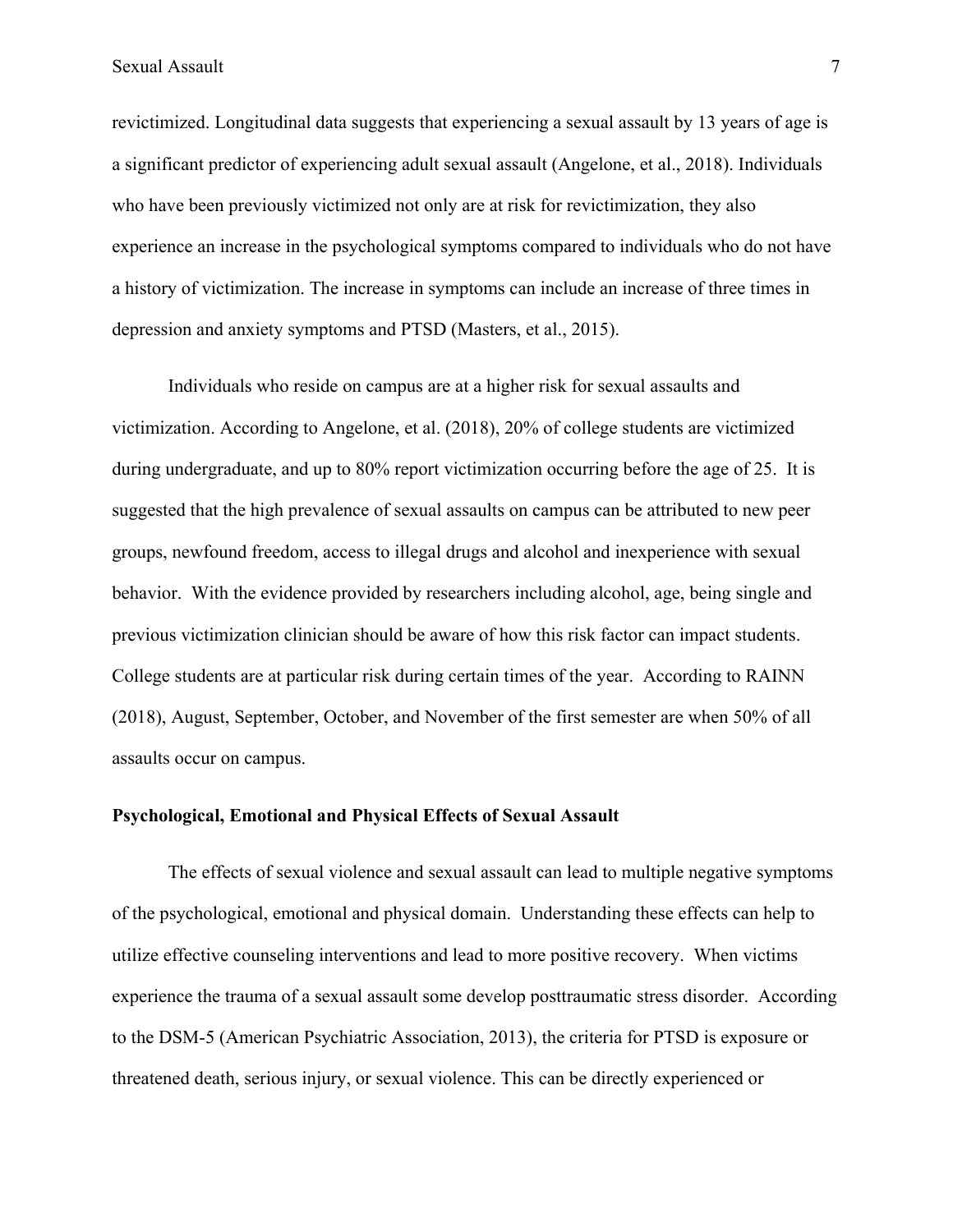witnessing the event. Symptoms of PTSD include distressing or recurrent memories, recurrent or distressing dreams, flashbacks, and distorted cognitions and negative mood. These are but a few out of a cluster of symptoms that can develop. Many other psychological and emotional effects can develop in response of sexual assault which include depression, anxiety, increased alcohol consumption, and trauma. Maladaptive coping from these experiences can lead to substance use, eating disorders, or withdrawal from social environments (Cherry-Jackson & Erford, 2014). Physical effects can include pregnancy, sexual transmitted diseases and other somatic problems. such as pain with intercourse. Sexual trauma can also lead to sexual dysfunction in relationships or gynecological problems such as pain with intercourse (Tambling, 2012).

In a study done by Masters, et al. (2015), researchers identified three subgroups of sexual assault survivors based on their victimized experiences. The three subgroups were those that had sexual contact or attempted assault, incapacitated assault, and forceful severe assault. After empirically identifying the three subgroups, researchers examined whether or how the groups according to their victimization experiences differed in terms of psychological distress. The results of their study revealed different subgroups of sexual assault experience also had difference associations with negative outcomes (Masters, et al., 2015). It is not surprising therefore, that the more severe the trauma the higher the psychological distress. Masters, et al. (2015), research also indicated that though the psychological distress was higher for more severe assaults, that distress symptoms were also high or similar for those who were incapacitated or drinking during the assault.

For survivors, having to disclose the assault can add to the psychological distress that they are already experiencing. In a study done by DeCue, et al. (2017), those that do experience assault and develop psychological distress and PTSD may also experience shame, guilt and selfblame. The researchers hypothesized that shame was a strong predictor of PTSD symptoms and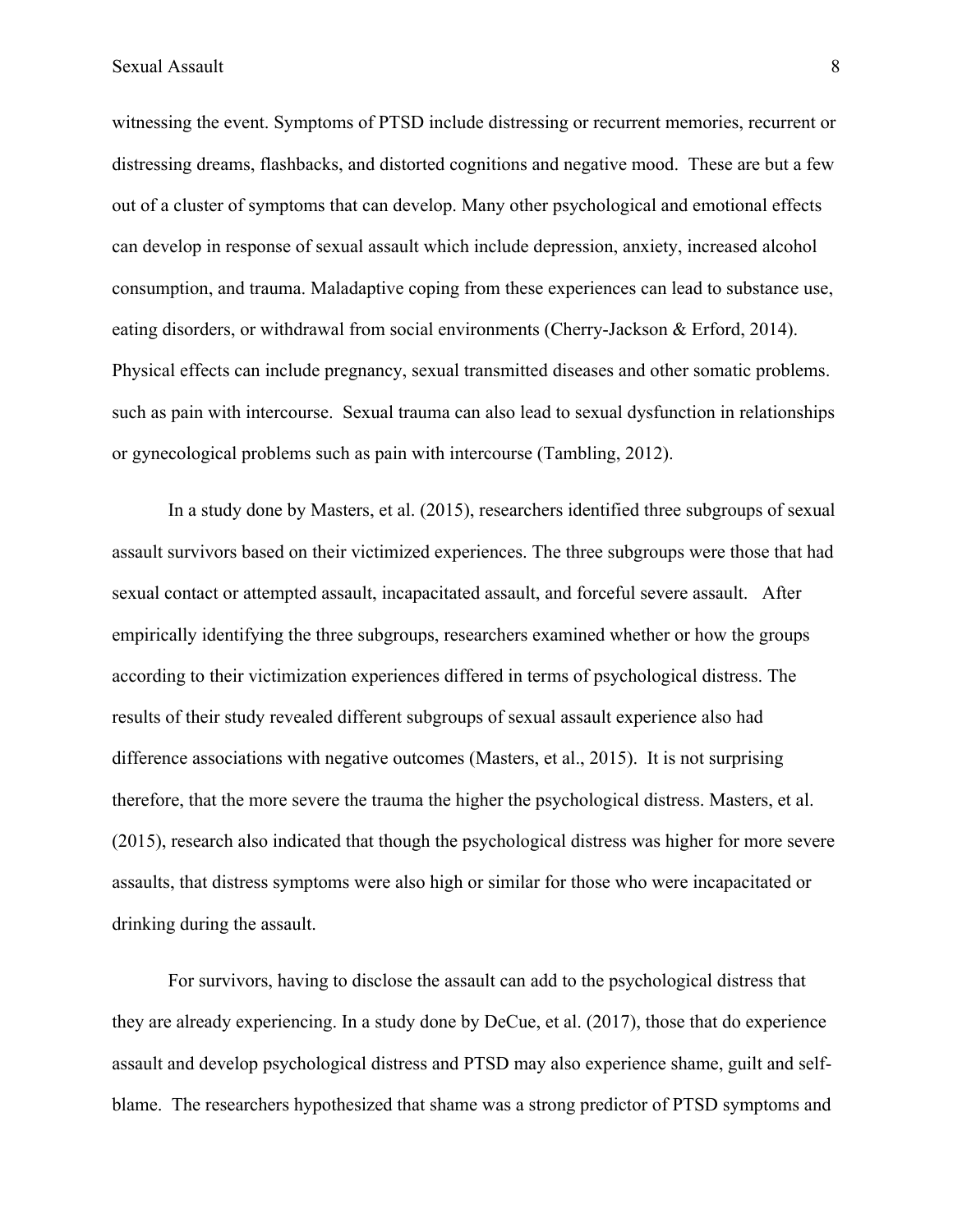Sexual Assault 9

it attributed to perceived negative reactions of disclosure to close acquaintances or negative social or cultural feedback. Social reactions to disclosure included victim blaming, being treated differently, and experiencing others' attempt to distract from the assault. The results of this study found that shame may account for why some sexual assault survivors experience significant symptoms and others do not and that not all survivors develop psychological distress symptomology (DeCue, et al., 2017). This research can help clinicians in treatment with survivors by developing an understanding on how shame correlates with PTSD and how it impacts disclosure issues.

Similar to the research of DeCue, et al. (2017), Peter-Hagen and Ullman (2015), investigated alcohol as a factor in assaults and the impact on recovery outcomes. They determined that alcohol related assaults resulted in more negative social reactions, self-blame and maladaptive coping which can increase PTSD symptoms. Their research also correlated with the results of Masters, et al. (2015), in that despite lower levels of violence in incapacitated assaults, women who were drinking at the time were more likely to develop diagnostic criteria for PTSD. This relation can be linked to the shame and self-blame that women may feel due to the alcohol use during the time of the assault (Peter-Hagen & Ullman, 2015).

#### **Evidence-Based Treatments**

Counseling survivors of sexual assault includes understanding the context of the assault, symptomology, and evidence- based treatments that are effective. If assaults are severe and violent in nature the first intervention will be the emergency room or a crisis center. Medical intervention can add to the distress, anxiety, and vulnerability of victims due to the nature of gathering evidence and the physical exam. Medical personnel will likely direct victims to crisis counseling where safety, stabilization, gathering information, connection with social support and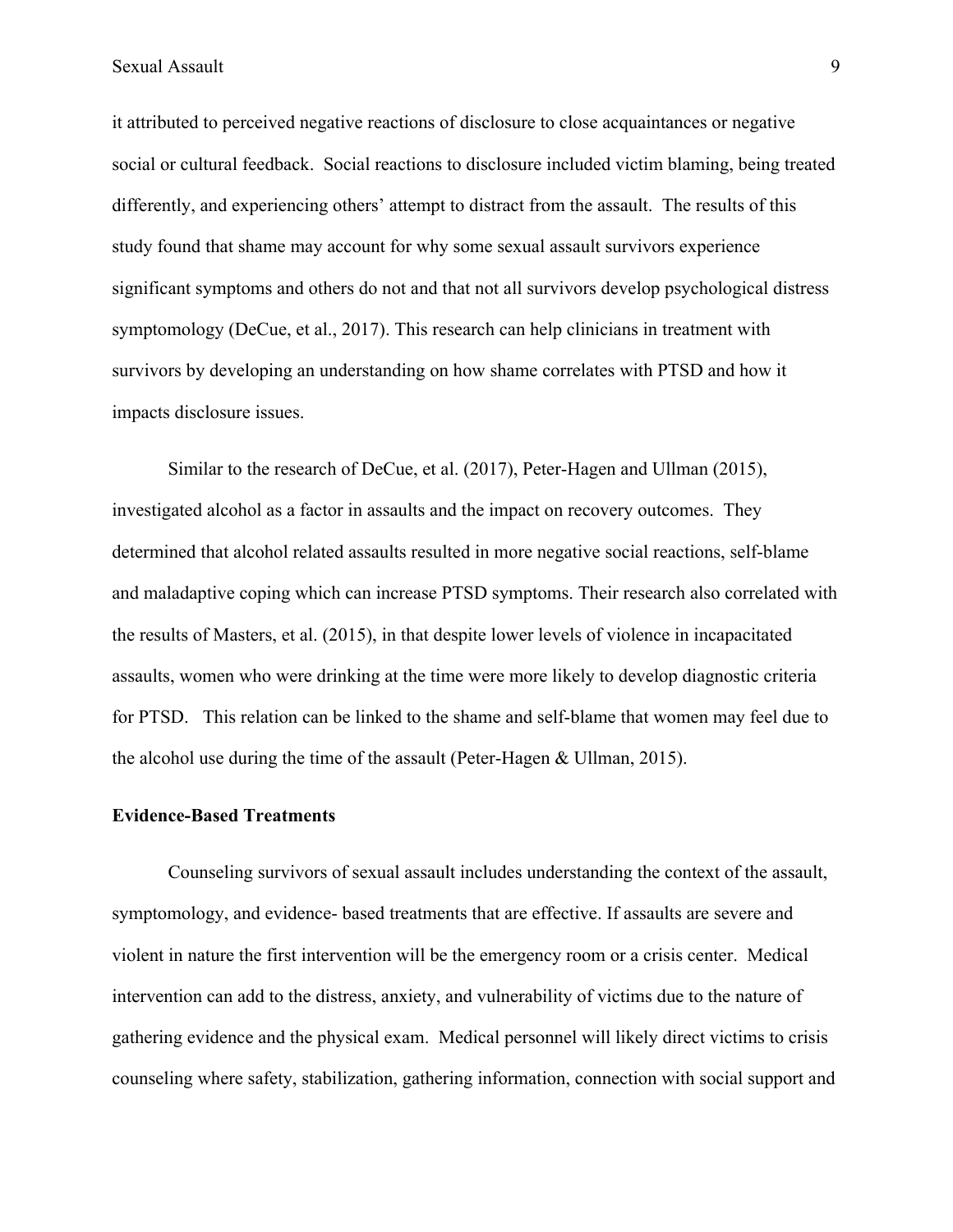Sexual Assault 10

linking them with ongoing services (Jackson-Cherry & Erford, 2014). For many victims, especially those that were incapacitated during the assault may not seek recovery or counseling until later due to feelings of shame, self-blame, or perceived negative feedback. Peter-Haggen and Ullman (2018), report in their study of the longitudinal effects of sexual assaults that the characteristics of self-blame can be found to be related to worse recovery outcomes. The researchers distinguished between two forms of self -blame; behavioral and characterological. Behavioral self-blame attributions are situational in that the belief of one's action are due to the circumstances. Behavioral self- blame can be less detrimental to recovery and the researchers propose that perhaps victims feel they can avoid or protect themselves from this type of situation. Characterological self-blame attributions are dispositional beliefs about one's character or personality. Characterological self-blame can be extremely detrimental to the recovery process because the victim may believe that certain aspects of their personality or person would predispose them to victimization. The assault then, is a reflection of who they are or that the assault was deserved. This type of self-blame has stronger negative effects on the victim and makes recovery more difficult (Peter-Hagen & Ullman, 2018). A holistic view of counseling victims will incorporate recovery for psychological, emotional, physical, and mental healing in an individual's context of the issue.

Evidence based treatments and interventions provide a framework for working with victims of assault. Assessments at the beginning of the initial counseling provides the counselor with the necessary characteristics of the assault and symptomology of the victims (Masters, et al., 2015). The theory -based approaches that seem to be most efficacious to treatment of assault would be cognitive behavioral approaches. As Peter-Hagen and Ullman (2018), point out that working with victims who self-blame using cognitive behavioral techniques and interventions can help work towards the recovery process. Other theory- based approaches include trauma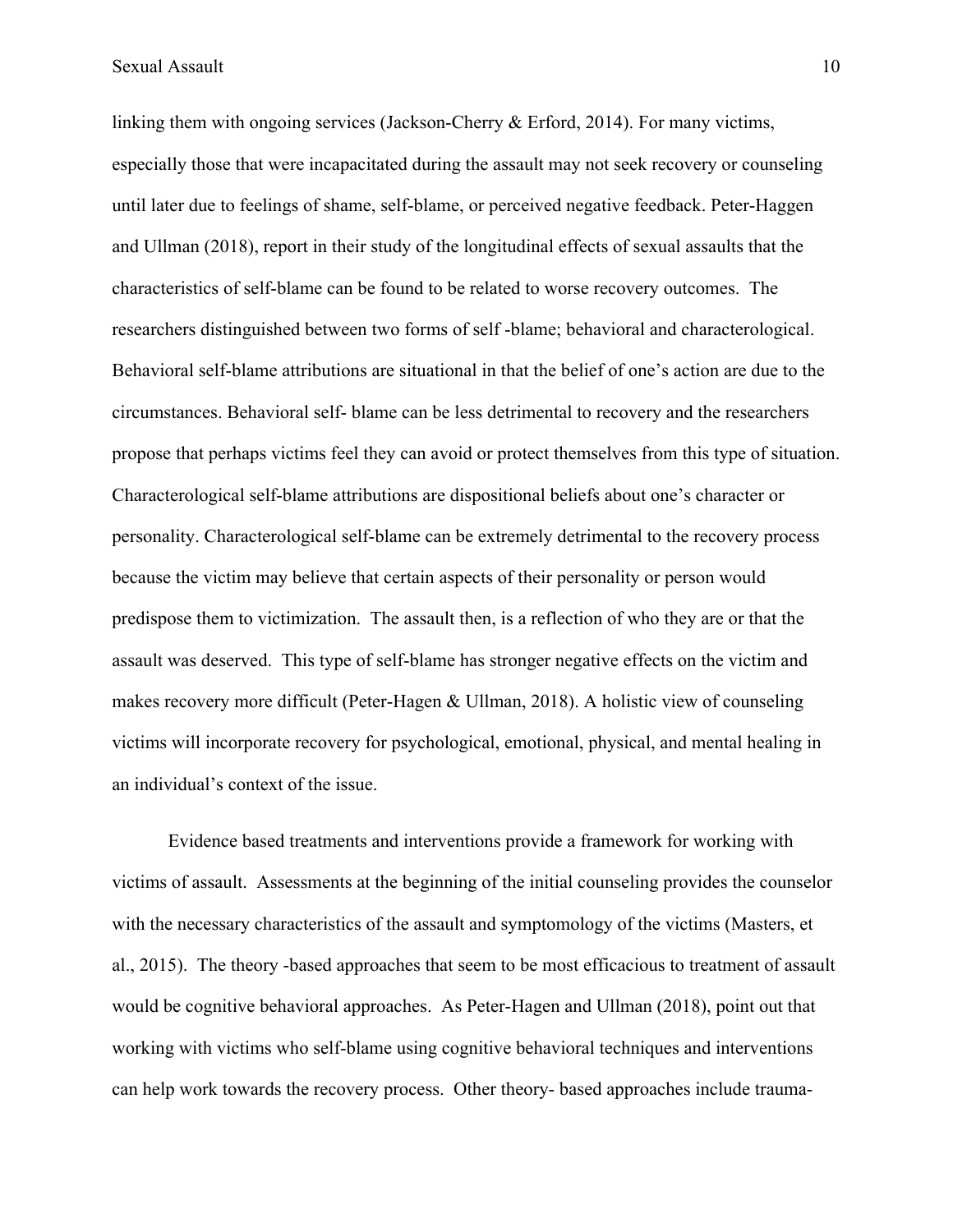focused cognitive behavioral therapy, exposure therapy, and eye movement desensitization and reprocessing (EMDR). Psychoeducation about sexual assault as well as training programs for dealing with anxiety and stress or learning relaxation techniques can also add to the recovery process for victims. Group therapy help victims feel less isolated and supported as they process and work towards healing (Jackson-Cherry & Erford, 2014). For some treatment interventions specialized training for counselors is needed. Which perspective is most effective and why? This can depend on the counselor, the therapeutic relationship, and the context of the trauma of the victim. Russel and Davis (2007), examined twenty-five years of empirical research on treatment for sexual assault. The findings of the investigation confirm that cognitive behavioral approaches and exposure therapy are most effective in treatment of sexual assault. Other treatment models also showed significant improvement overall with victims. The initial anxiety following an assault has been correlated with increased risk for psychological distress and the researchers point out that early intervention can also have significant effect on long-term distress. The researchers also pointed out that though the negative effects of assault on sexual functioning are well documented, none of the studies measured the effect of treatment in this symptom cluster (Russel & Davis, 2007). Since many victims may not seek help directly after an assault, many may present to therapy much later for this concern.

#### **Multicultural Considerations**

Sexual minorities on campus are no exception to sexual violence and assault. According to researchers Ollen, et al. (2017), victimization rates for minority students on campus can be the same or higher than their heterosexual counterparts. One reason may be due to minority stress, which is the impact of socially marginalized groups experience from stress stigma due to minority status. The underlining assumptions is that minority stress is unique to a stigmatized group and is chronic and socially/culturally embedded (Meyers, 1995,2003, as cited in Ollen, et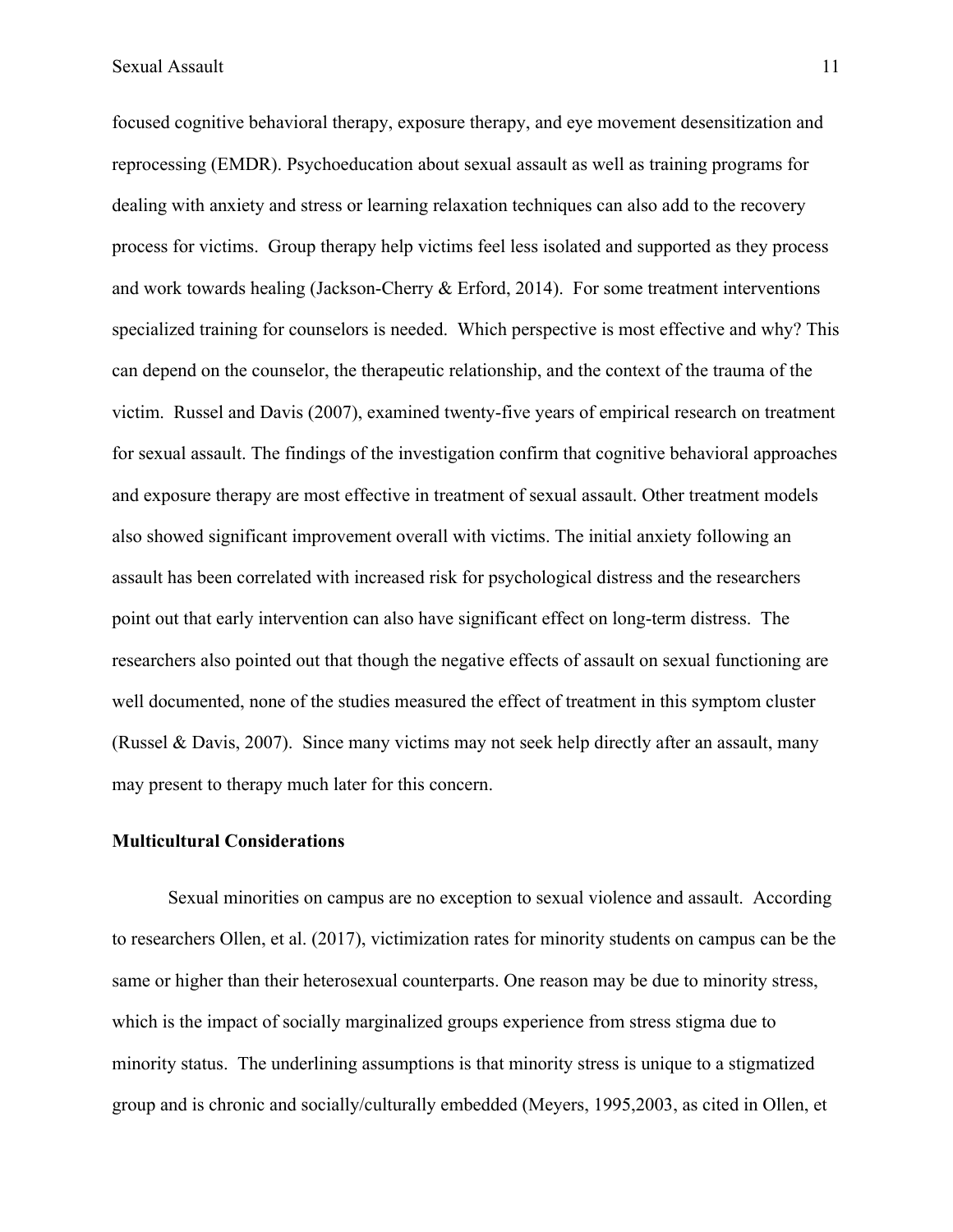Sexual Assault 12

al., 2018). In their investigation on minority sexual assault the researchers explored differences in perceptions of sexual assault, identified help-seeking barriers, and identified protective factors for this population. Under the minority stress framework, data collected suggest that minorities perceptions of sexual assault differ from heterosexuals in that they perceive sexual assaults to occur less frequently in their communities and that they have a lack of knowledge about consent. The risk factors that Ollen, et al. (2017), identified for sexual minorities were substance use, psychological health issues, unique stressors due to their marginalized identities, and heteronormative gender stereotypes. The researchers suggest that these risk factors occur at higher rates than heterosexual individuals (Ollen, et al., 2017). Alcohol use has been identified as a risk factor for sexual assault. Researchers have suggested that sexual minorities may have higher rates of alcohol use due to minority stress, adding to a higher risk factor for assaults.

Ollen, et al. (2017), found that minority stress also underlined barriers to seek help and counseling for students on campus. Their findings revealed that sexual minorities feared further marginalization, concern for tarnishing the reputation of their community, and difficulty navigating services due to heteronormative ideas about sex. The lack of confidence in providers' understanding of sexual minorities also contribute to help-seeking barriers. Other barriers included the burden of disclosing one's orientation and a lack of resources as perceived as safe and accepting.

Protective factors can help to educate and eliminate some of the help-seeking barriers and perceptions for sexual minorities. The protective factors that were reported by the students included a key element; communication. Communication can include that providers and counselors at the university level improve resources by making them more inclusive. Counselors can also increase awareness on campus of university policies that help in the understanding of the steps and process of reporting and educating assaults on campus. Along with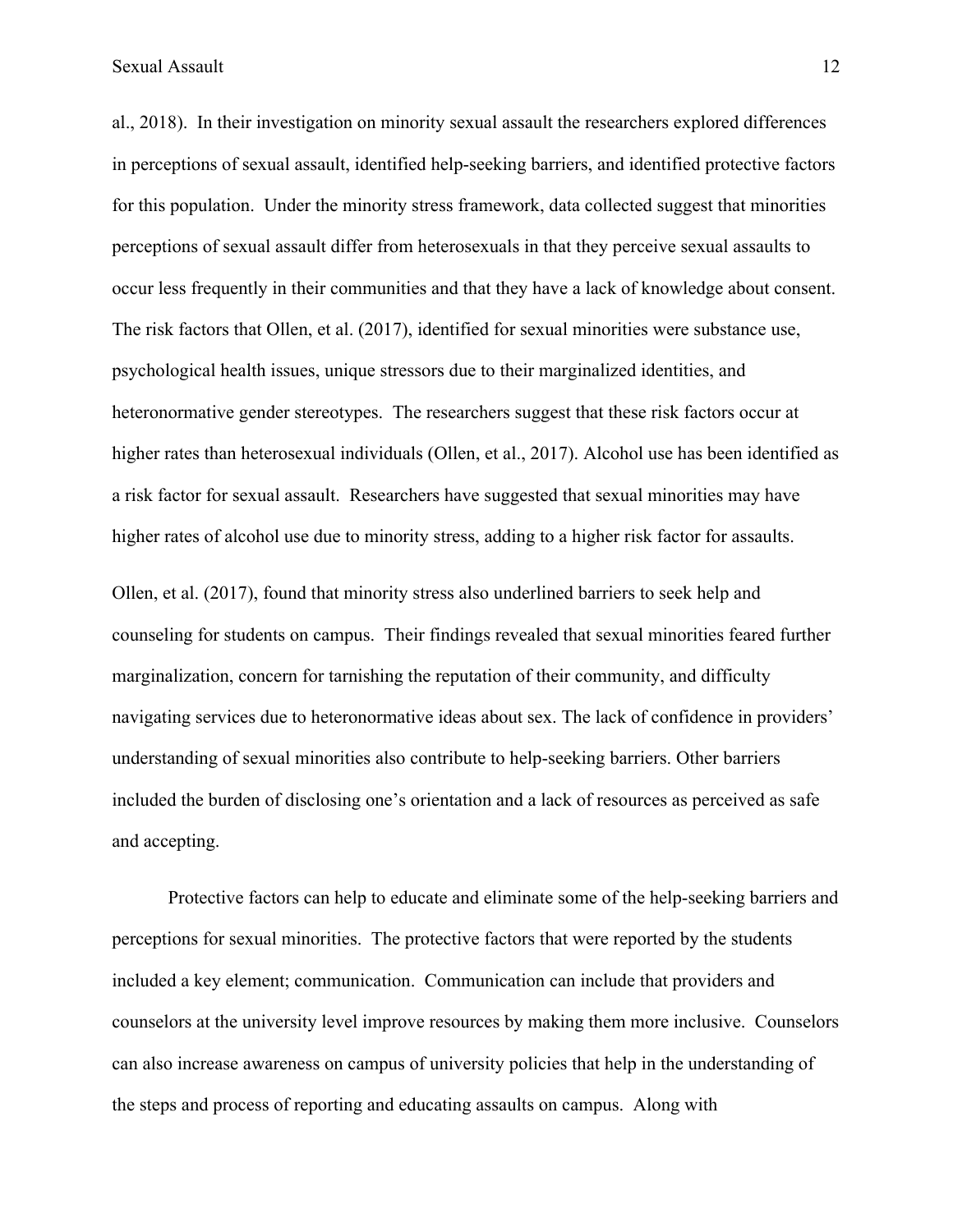communication, campus counselors can help address issues of consent with sexual minority students through education (Ollen, et al., 2018)

#### **Prevention and Protective Factors of Sexual Assault**

Sexual assaults have seen a decline in recent years (see Appendix B). Although efforts have been put forth in reducing this crime it is estimated that there is still a 20-25% of violence on college campuses. Also included is the realization that there is still a large percentage of sexual assaults or violence that go unreported on campuses (Conley, et al., 2017). Sexual violence and violence against women worldwide have been occurring at widespread rates. Because of the epidemic problems of sexual assault pressure from the federal government to address these concerns on campuses across the United States have initiated mandates to the problem (Flack, et al., 2015). To improve prevention and programing mandates from Title IX and Campus Sexual Violence Elimination (SaVe) Act, college and university campuses are required to offer sexual violence prevention programing and support services to survivors. Some of these mandates include opportunities to request housing change for survivors, increasing campus security, resources and services for students and prevention programming on campuses (Conley, et al., 2017).

Previous research on sexual assault has documented both risk factors and protective factors that can lead to more effective programs and prevention. Researchers Conley, et al. (2017), sought to investigate and identify possible risk and protective factors that may inform education and prevention efforts across all college aged students. Risk factors identified in their research include alcohol consumption, previous CSA, and assessing for Potential Traumatic Event (PTE) that could lead to PTSD. Their investigation also included facets of early environment including parenting, devious behavior, and personality to investigate a correlation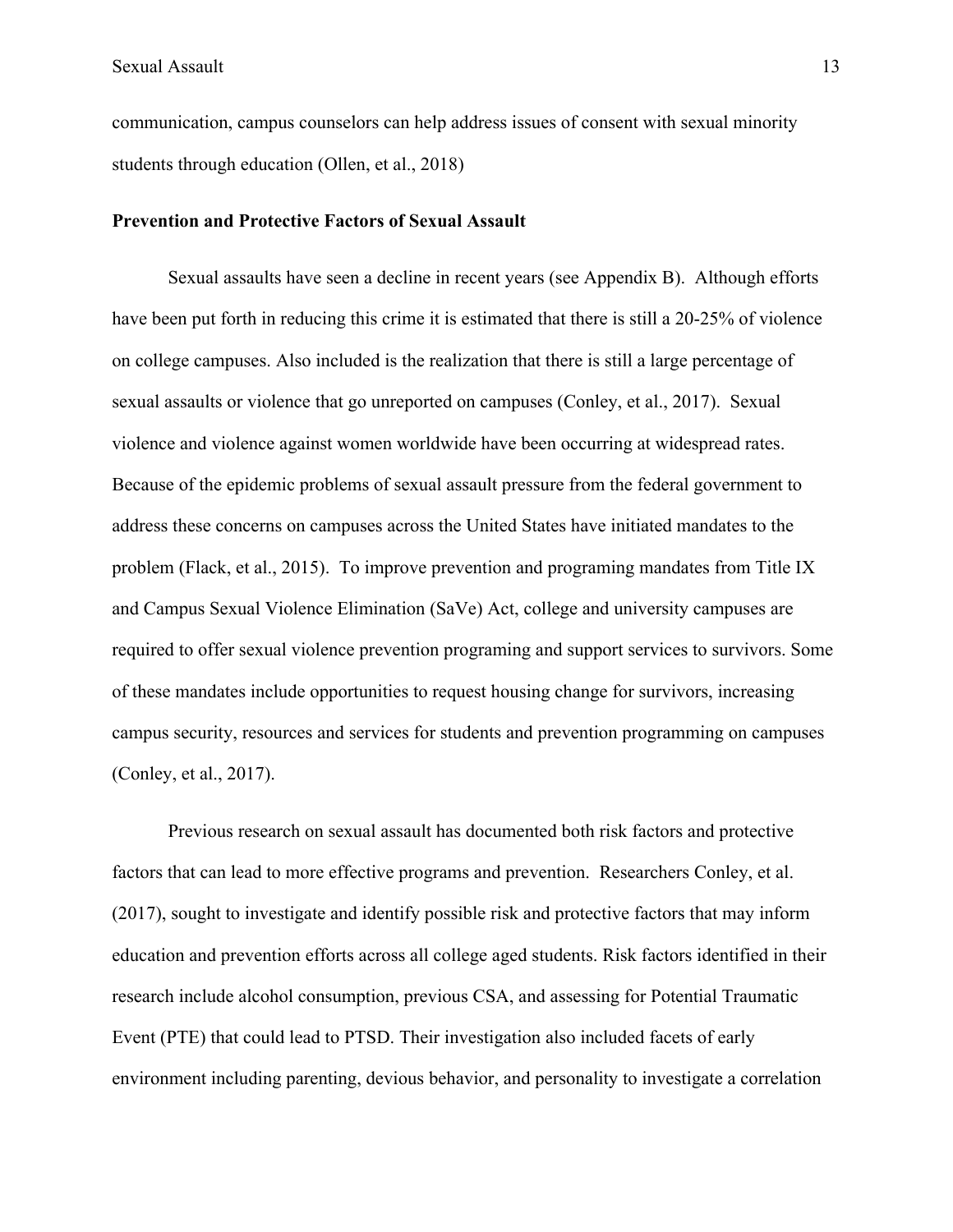to risk of assault. The results of their research correspond to other researchers in that alcohol and previous CSA are main risk factors. Their research also revealed another potential risk in that of personality. They assessed personality in traits of neuroticism, openness, extraversion, and conscientiousness. Their results indicated that men who were more open were at greater risks for broad SA's in college. This may be attributed that men are not socialized to fear and expect victimization as women do. The results for women coincide with past research that women who are more extraversion, had a lifetime of alcohol use, and experienced depression had a higher risk for potential SA's on campus. Suggestions made by these researchers include risk-reduction education and increasing protective factors such as social support and resources. Their suggestions coincide with Ollen, et al. (2017), in that both educating about risk factors and increasing protective factors on campus can help begin to reduce violence and crime.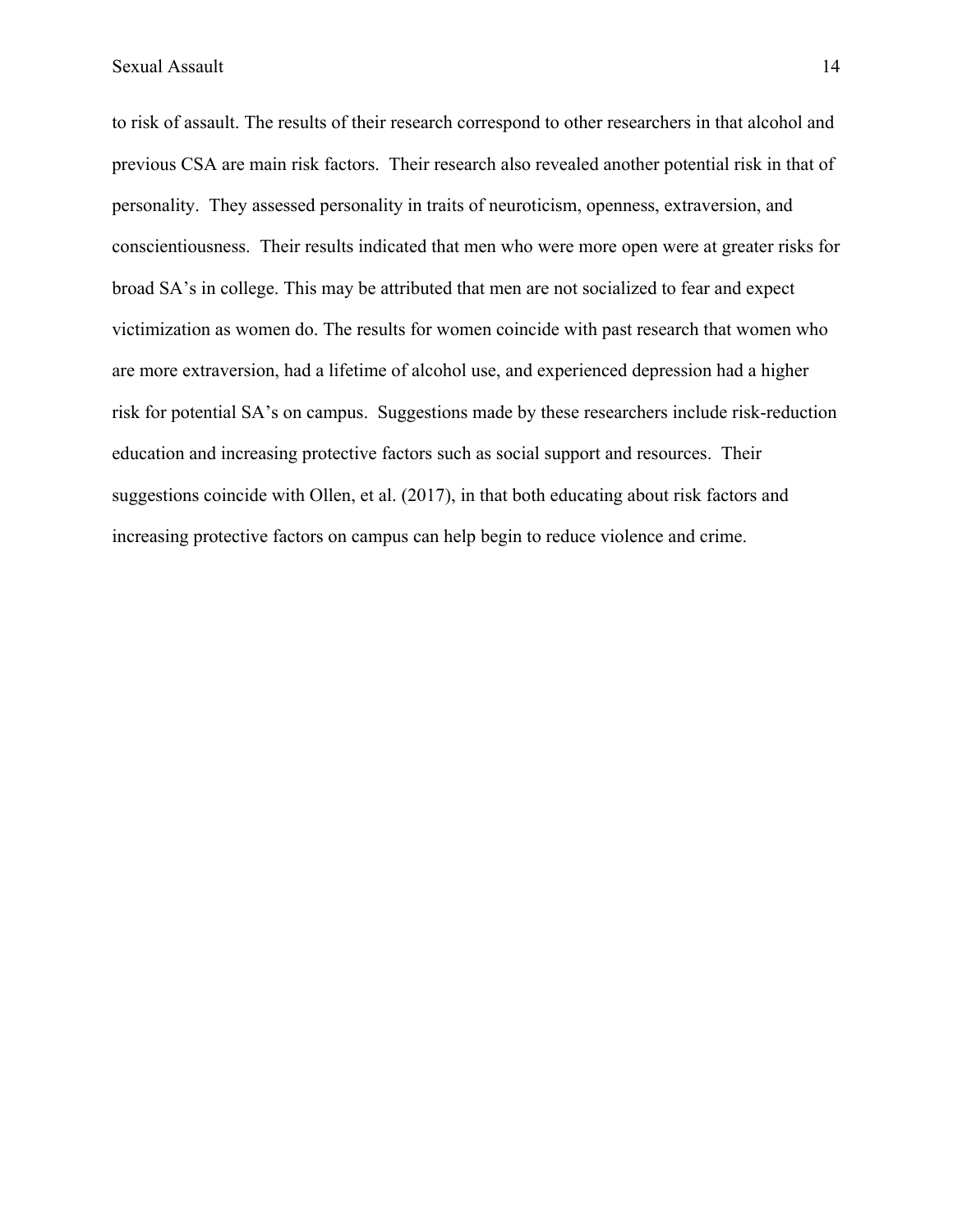#### **Conclusion**

Sexual assault and violence affect women and men of any age and demographic. Sexual assault can have physical, psychological and emotional effects on survivors that can last for years. For clinicians, knowledge of the differences in assaults, the context, symptomology and evidence -based treatments is essential in competent clinical care in this area. Clinicians should be knowledgeable about the differences of assaults and rapes and those that are considered atrisk populations. Young people aged 7-24 years of age are in the highest risk (54%) for sexual assault and rape (RAINN, 2018). Understanding the risk factors that contribute to assaults and identifying protective factors helps in creating prevention and programing to reduce the threat of violence on campus and for this age group. The research in this literature review indicates both the risks of assaults and identifies those who may be more at risk. In understanding all the aspects of sexual assaults clinicians can be prepared for clinical care and advocacy.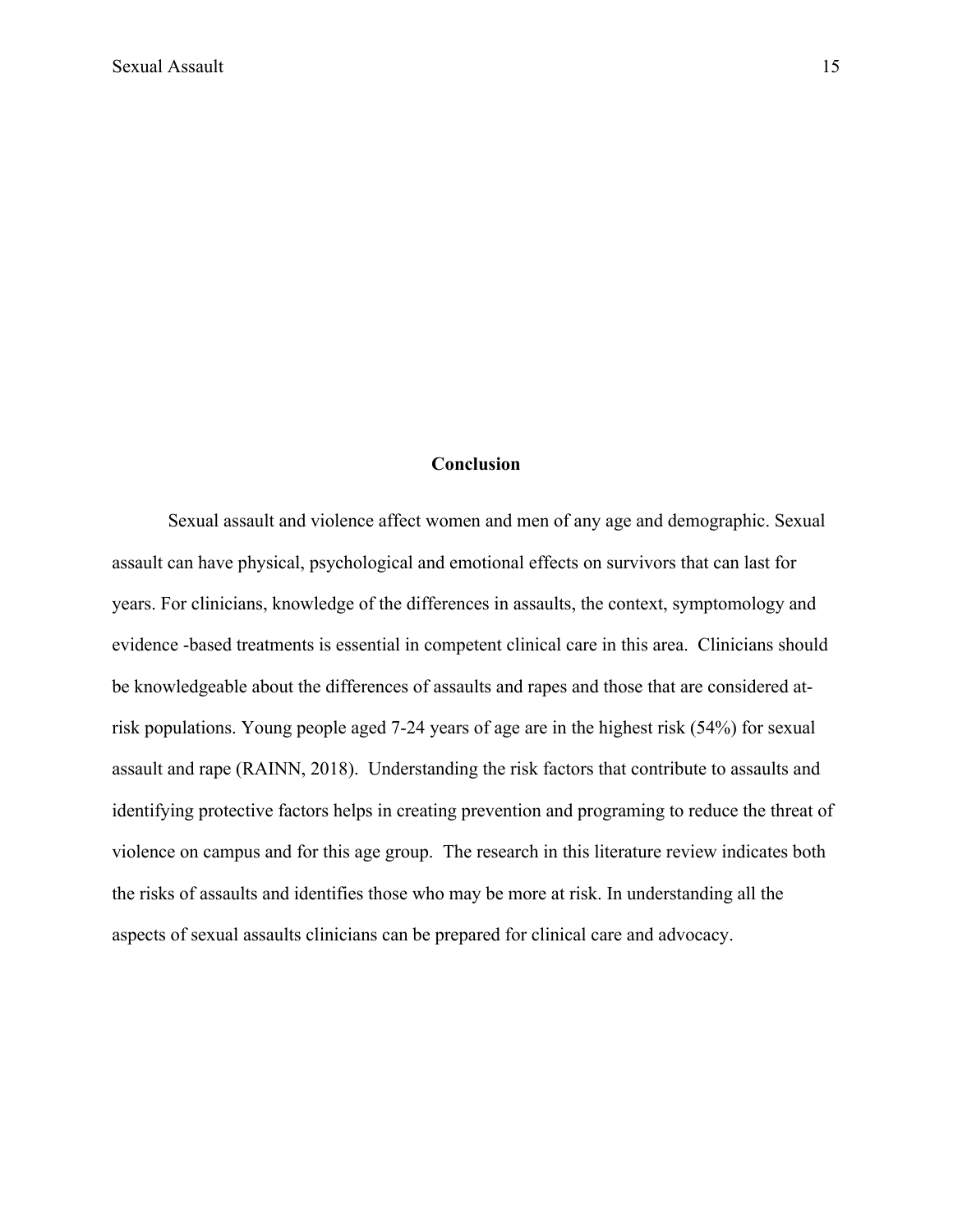# **Author's Note**

The opportunity to research and learn more about sexual assault and victimization has given me depth to the problem that so many individuals face. Sexual assault is a heinous crime that can have devasting effects on one's life. During the process of researching, writing, and learning about assault I have realized that so much of what the researchers have indicated is true and have been able to develop my clinical skills in this this area. The value that I take from this topic for my Capstone Project is the importance of advocacy and education. To eradicate this problem from society is of importance and continuing prevention measures on all levels in all demographic areas must continue.

I am grateful for the education that I received from Winona State University and want to thank the professors in the Counseling Education Department for their dedication and support through my education experience.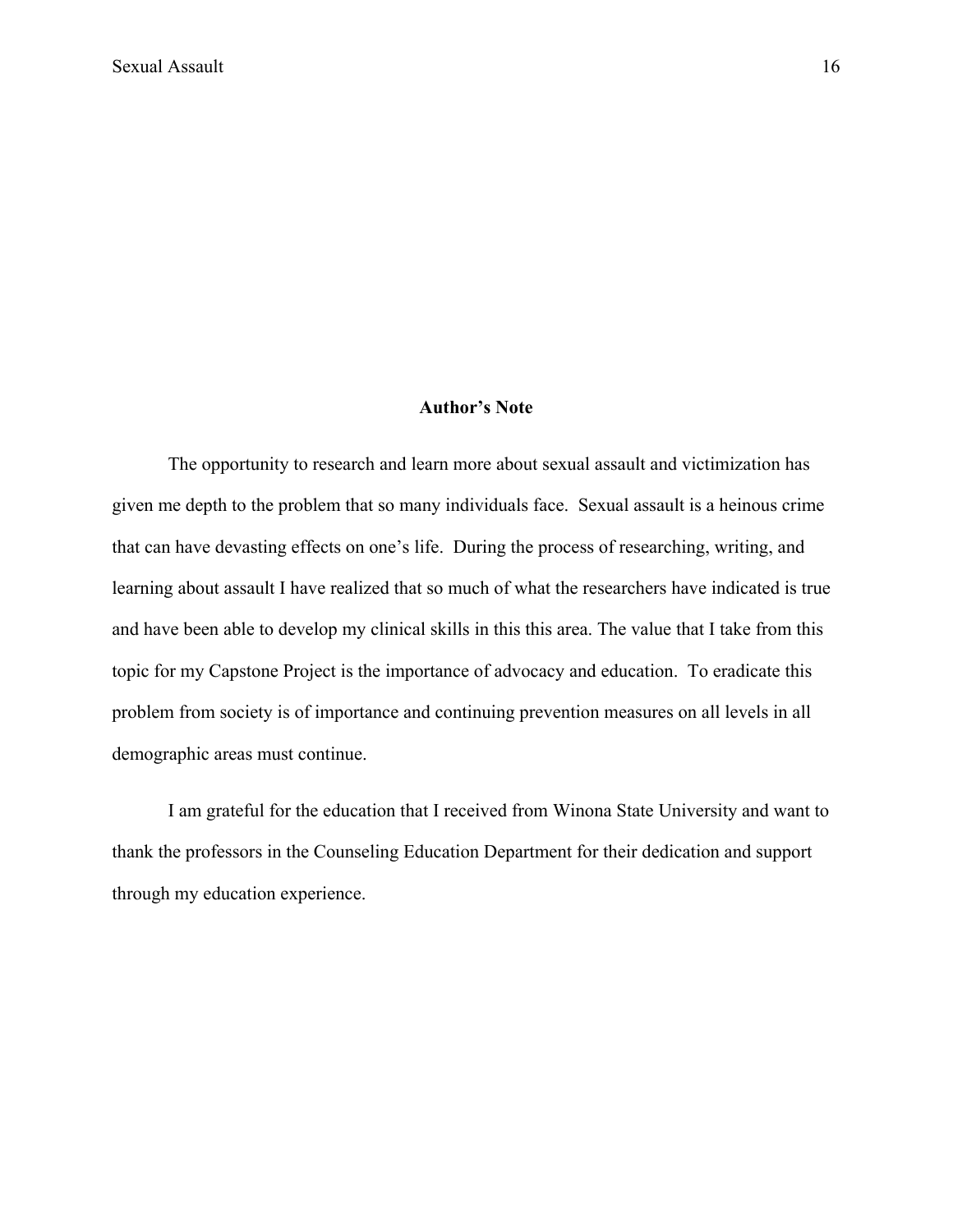#### **References**

American Psychiatric Association. (2013). *Diagnostic and Statistical Manual of Mental* 

*Disorders (5th Ed.)*. Washington, DC: American Psychiatric Publishing.

Angelone, D.J., Marcantonio, T., Melillo, J. (2018). An evaluation of adolescent and young adult

(re) victimization experiences: problematic substance use and negative consequences.

*Violence Against Women*, 24(5), 586-602.

- Burgess, A.W., Slattery, D.M., Herlihy, P.A. (2013). Military sexual trauma a silent syndrome. *Journal of Psychological Nursing*, 51(2), 20-26.
- Conley, A.H., Overstreet, C.M., Hawn, S.E., Kendler, K.S., Dick, D.M., Amstadler, A.B. (2017). Prevalence and predictors of sexual assault among a college sample. *Journal of American Health*, 65(1), 41-49.
- DeCue, C.R., Cole, T.T., Lynch, S.M., Wong, M.M., Matthews, K.C. (2017). Assault- related shame mediates the association between negative social reactions to disclose of sexual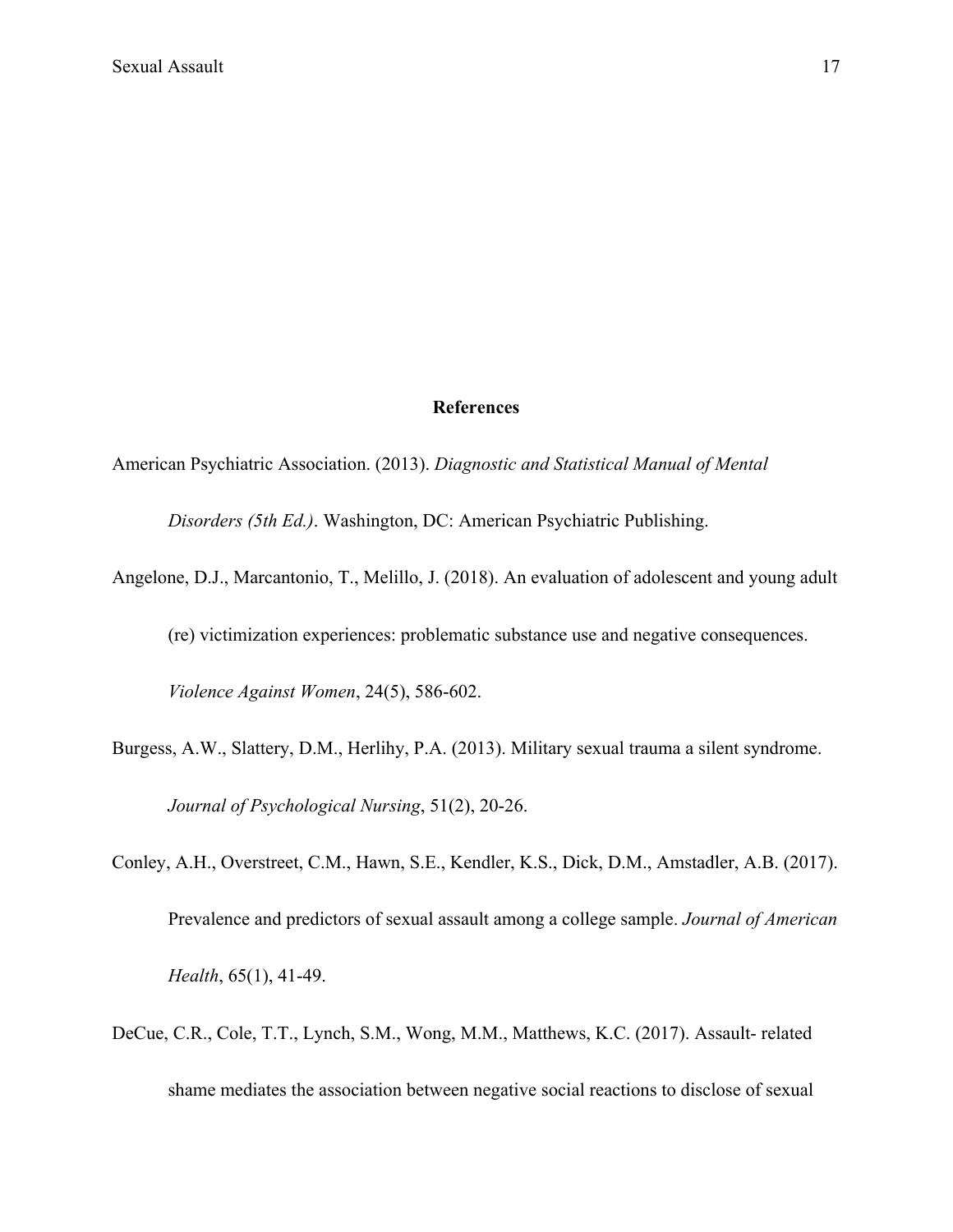assault and psychological distress. *Psychological Trauma Theory Research, Practice, and Policy*, 9(2), 166-172.

- Flack, W.F., Hanson, B.E., Hopper, A.B., Bryant, L.A., Lang, K.W., Massa, A.A., Whalen, J.E. (2015). Some type of hookups may be riskier than others for campus sexual assault. *Psychological Trauma: Theory, Research, Practice, and Policy*, 8(4), 431-420.
- Jackson-Cherry L.R., & Erford, B.T. (2014). *Crisis Assessment, Intervention, and Prevention, 2nd Ed*. ISBN-13: 9780132946964
- Masters, N.T., Stappenbeck, C.A., Kaysen, D., Kaumulo, K.F., Davis, K.C., George, W.H., & Hieman, J.R. (2015). A person-centered approach to examining heterogeneity and subgroups among survivors of sexual assault. *Journal of Abnormal Psychology*, 124(3), 685-696.
- Ollen, E.W., Ameral, V.E., Palm Reed, K., Hines, D.A. (2017). Sexual minority college students' perceptions on dating violence and sexual assault. *Journal of Counseling Psychology*, 64(1), 112-119.
- Peter-Hagen, L.C., & Ullman, S.E., (2015). Sexual assault-characteristics effects on ptsd and psychosocial mediators: cluster-analysis approach to sexual assault types*. Psychosocial Trauma: Theory, Research, Practice, and Policy*, 7(2), 162-170.
- RAINN (Rape, Abuse & Incest National Network). (2018). Retrieved from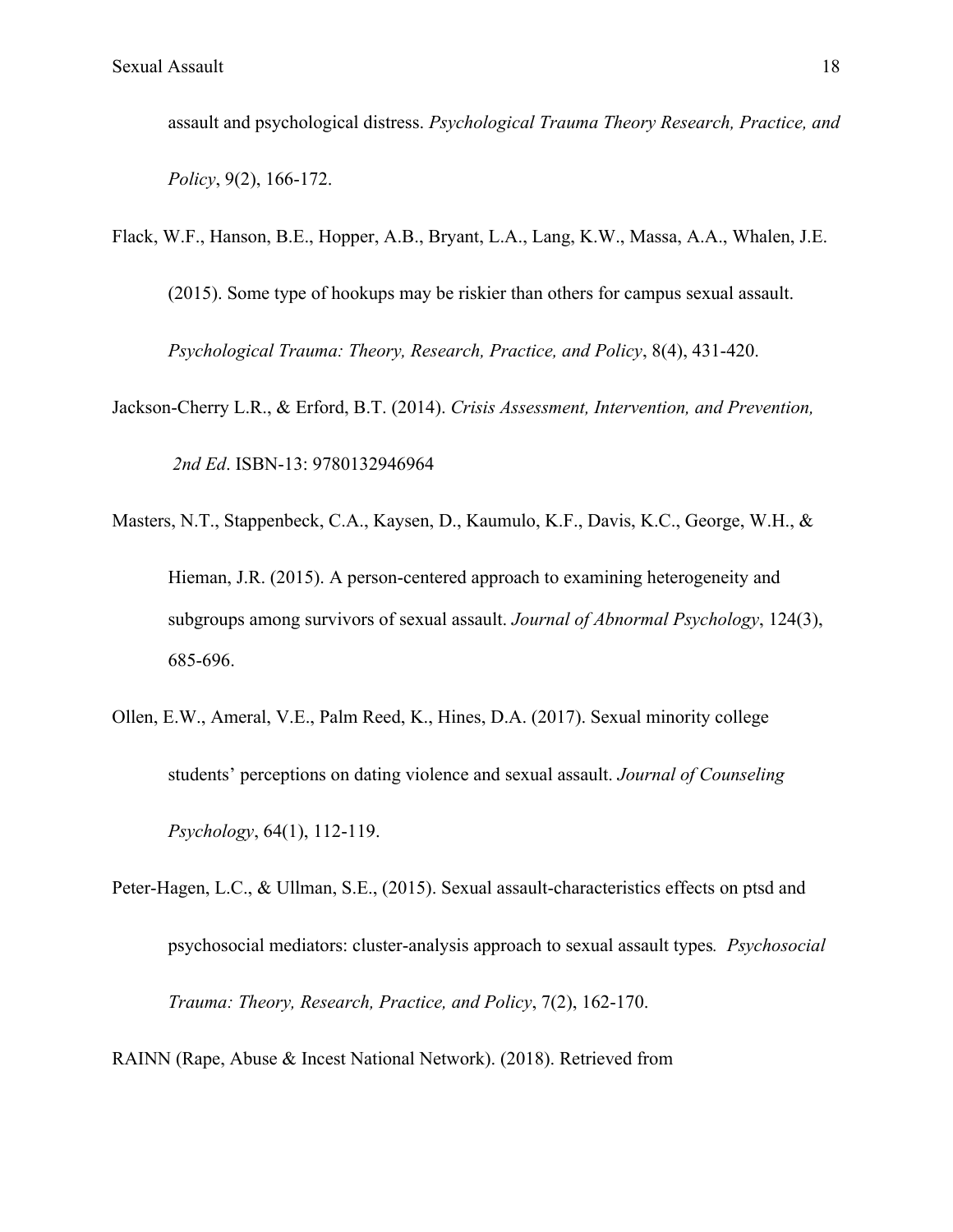https://www.rainn.org.

- Russel, P.L., & Davis, C. (2007). Twenty- five years of empirical research on treatment following sexual assault. *Best Practices in Mental Health*, 3(2), 21-37.
- Tambling, R., (2012). Solution-oriented therapy for survivors of sexual assault and their partners. *Contemporary Family Therapy*, 34(3), 391-401.
- Wilhite, E.R., Mallard, T., Fromme, K. (2018). A longitudinal event-level investigation of alcohol-related blackouts, childhood sexual assault, and sexual victimization among college students. *Psychology of Addictive Behaviors*, 32(3), 289-300.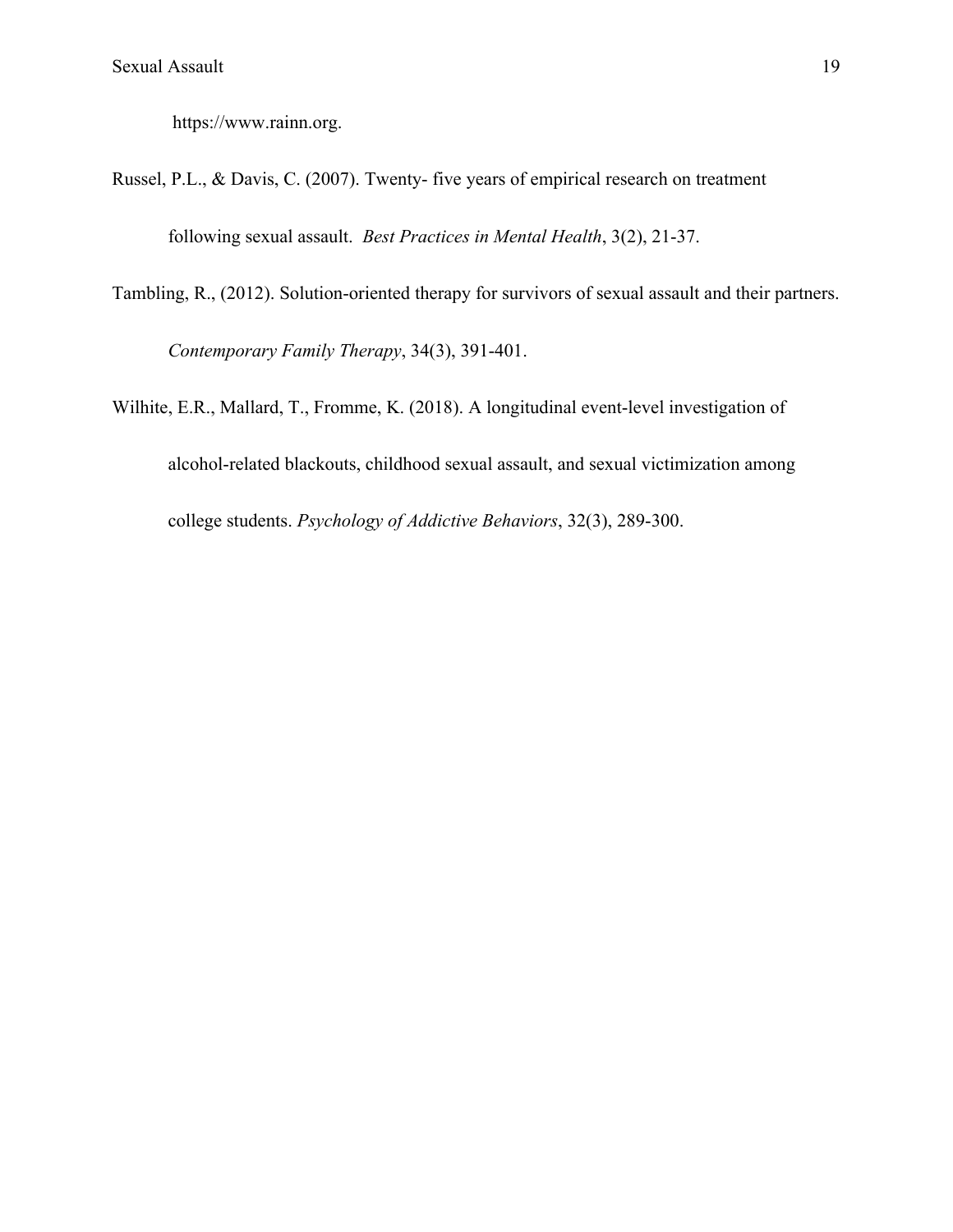**Appendix A**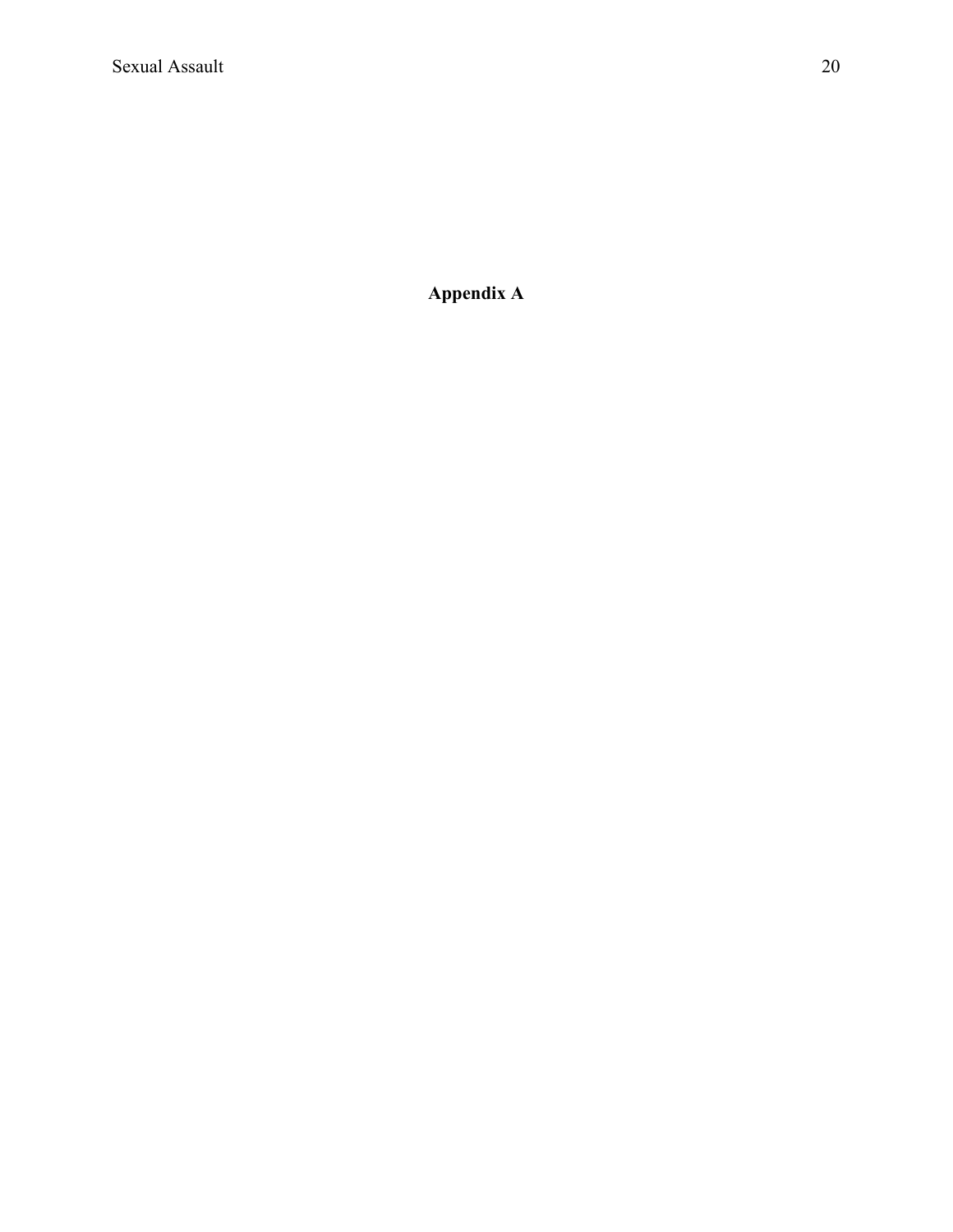RAINN (2018), Retrieved from www.rainn.org

# **Appendix B**